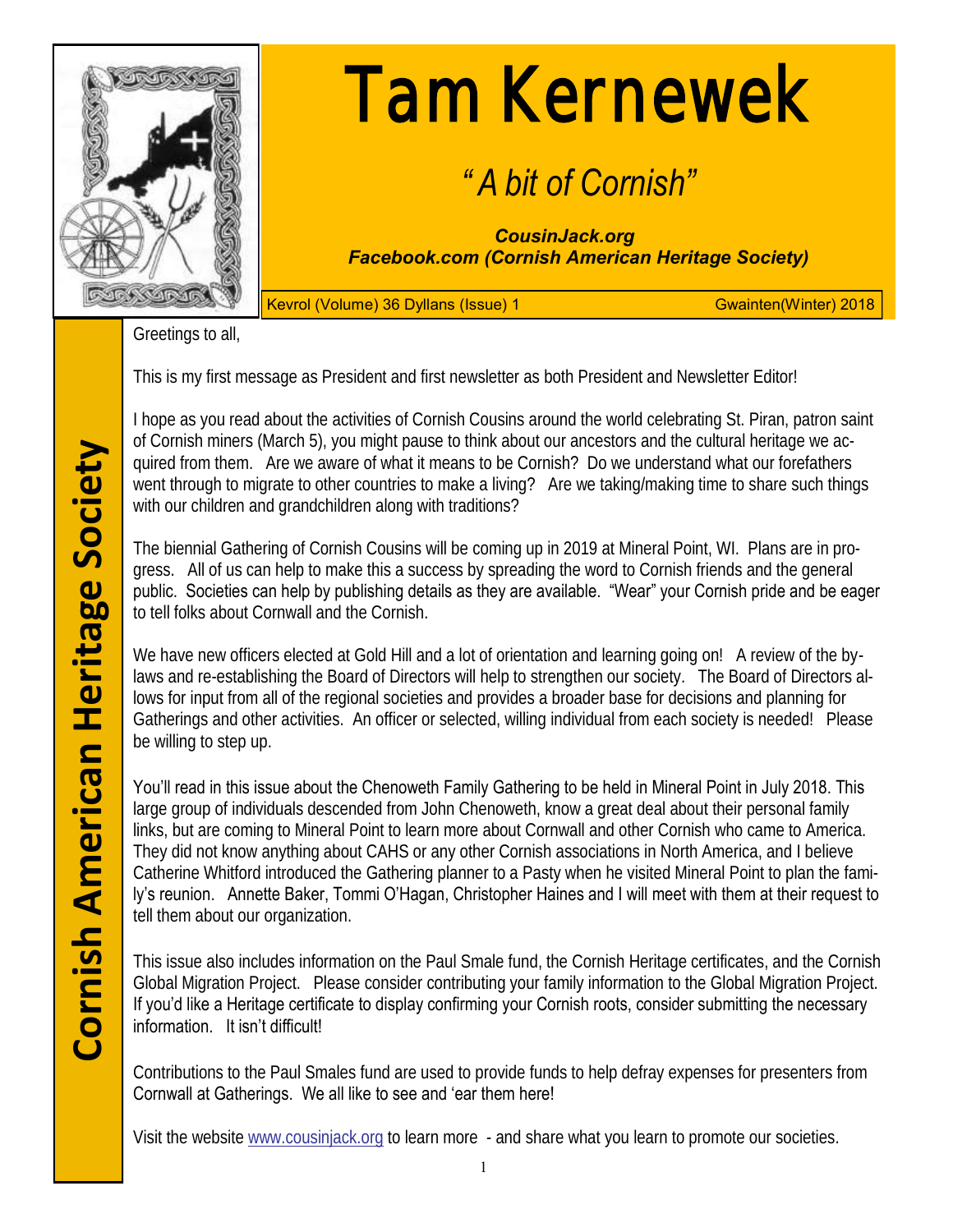# **Kesskrifans a-dre Eseleth**

# **(Correspondence from Societies and Cousin Jack Website)**



Shake Rag Alley Center for the Arts in Mineral Point, Wisconsin, has a new director. Sara Lomasz Flesch, who has a background in journalism as publisher of the \*Voice of the River Valley Arts and Culture\* magazine, also arrives at Shake Rag Alley with a wide range of knowledge of preservation and public education programming. Her previous experiences involve working with the Frank Lloyd Wright Foundation and the School of Architecture at Taliesin in nearby Spring Green.

#### *From Dorothy Beckwith*

#### \*\*\*\*\*\*\*\*\*\*\*\*\*\*\*\*\*\*\*\*\*\*\*\*\*\*\*\*\*\*\*\*\*\*\*\*\*\*\*\*\*\*\*\*\*\*\*\*\*\*\*\*\*\*\*\*\*\*\*\*\*\*\*\*\*\*\*\*\*\*\*\*\*

#### [https://www.kent](https://www.kent-opc.org/)-opc.org/

For those genealogists wanting a historical timeline for British/ Cornish context go to the bottom of the web page and click on 'historical timeline'.

#### *Toronto Cornish Association Newsletter*

++++++++++++++++++++++++++++++++++++++++++++++++

**Holiday Folk Fair International**

The International Folk Fair word this year was 'welcome'…that word of hospitality that we know to say and love to hear when we are invited into people's homes. Welcome, come on in. The word for welcome in the Cornish language is "dynergh". The phrase in English, "Welcome to Cornwall," would be "Kernow agas dynergh" in Cornish. Our display—The Cottage—featured a fireplace, spinning wheel, while a window provided a sea coast harbor view.

Breads were highlighted as the special food for the fair. We share our booth each year with the Welsh and since we share similar Celtic customs, our booth showed a high tea. The Cornish featured a pasty, saffron bun, biscuits (cookies) served on blue and white Cornish ware. The Welsh provided tea cakes and Bara Brith tea bread.

The Fair had many different cultural booths, featuring food, crafts for the children, dancing, singing, and a Chef's Corner.

# **William (Bill) G. Symons**

William (Bill) G. Symons of Appleton, WI passed away on Dec. 31 2017 at the age of 77. He was born Dec. 12, 1940 in Hancock, MI to Reginald and Mildred (Hand) Sy-



mons. Both sets of his grandparents came from Cornwall, England in the Camborne and Ludgvan area. Bill was an avid reader and traveler. In addition to the many trips to Cornwall, Bill also traveled to Europe twenty-five times over his life time. Because of his love of history, especially British and Cornish history, his bookshelves were filled with volumes of these much treasured books. With his great passion for Cornish history, coupled with his keen interest in genealogy, Bill was always looking to knock down the last stonewall in his own genealogy.

If anything Cornish was going on, one could count on Bill being there. He was involved in Cornish Gatherings since they began and attended his last one in November 2017, in North Carolina. Addition, he helped out distributing information about the Cornish and Cornwall while working the Cornish booth at the Milwaukee International Folk Fair every November. He loved anything Cornish and was always looking for a good Pastie!

Bill was a retired elementary school teacher and a bus driver. After retiring from teaching, he continued bus driving, which allowed him to travel across much of the US, permitting him to see and experience many historical and cultural venues in our own country. Bill also loved playing the accordion, especially Polkas.

He is survived by 2 daughters, one son, 4 grandsons and one brother. He will be missed by family and friends.

*Written by Diane Tamulion, his traveling friend*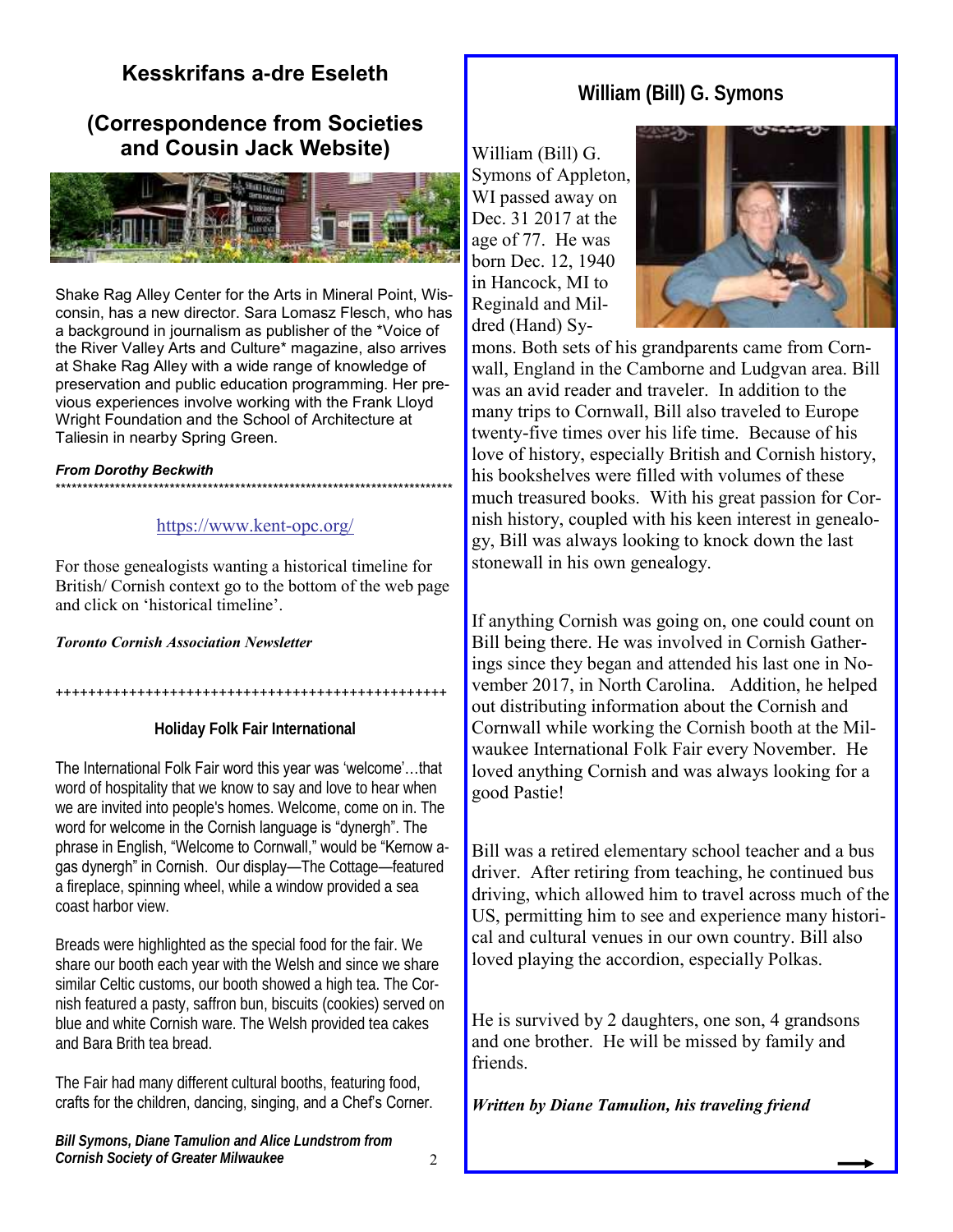#### **New Zealand Doings….**

Christchurch branch meeting on Saturday, 14 October 2017, was held in conjunction with the St. Albans community choir in a celebration of Christchurch Heritage Week. Songs from many countries around the world were introduced by the conductor, Heather Gladstone. The Cornish items, Hail to the Homeland, Song for Cornwall and a spirited visit from the Padstow Obby Oss with the choir singing the Morning Song were much enjoyed. Following the concert all present, the Choir, Cornish Association and members of the public, some 120 in total, enjoyed afternoon tea.



The Vice-President Les Mitchell opened the November branch meeting, welcoming 19 members and two guest speakers. Judy presented two months' worth of pictorial news of events and happenings from the homeland. Heather Gladstone, accepted into the Gorsedh Kernow in 2016, brought along her Bardic robe from this year's Gorsedh where she was admitted to the inner circle. Two friends from New Zealand, Jenny and Barbara, had many photos of the procession of the Bards and supporters through the narrow streets of Launceston to the old castle where the ceremony took place. A fine summer day helped with what they described as a moving and atmospheric event held in ideal surroundings.

*New Zealand Cornish Association newsletter*

#### \*\*\*\*\*\*\*\*\*\*\*\*\*\*\*\*\*\*\*\*\*\*\*\*\*\*\*\*\*\*\*\*\*\*\*\*\*\*\*\*\*\*\*\*\*\*\*\*\*\*\*\*\*\*\*\*\*\*\*\*\*\*\*\*\*\*\*\*\*\*\*\*\*\*\*\*\*\*\*\* **Family History Day in October**

For the October Family History Day, Mrs Elaine Henderson came from Cornwall to speak on *'Wills and Probates'*. Elaine spoke about two Cornish Parishes circa 1750 to 1850 – the Clays parishes of St Stephen and Launceston. She contrasted the parish of St Stephen with the prosperous town of Launceston, looking at the differences in the occupations of those making wills, the values of estates etc. She also mentioned the differences in the preparation of the wills and how the ones drawn up by professionals differed from the ordinary hand written ones.

In her talk, Elaine showed how the way wills were written in those days revealed the relationships within families, particularly the attitude of husbands towards their wives and fathers' towards their sons.

3 Finally, she spoke about how the wills reflected changes to the economy and society over the 100 year period.

During the lunchbreak, Mr Bruce Johns spoke briefly about the book he has recently written. Entitled *'The Dancer and the Drum'*  he revealed how he learned about his family's roots in Cornwall; how he tracked them on their migration to London and how he watched as they prospered while the City grew, finally seeing it end in tragedy and rancour.

Then, in the afternoon, we were delighted to hear Mr John Jolliff's emotional account of his younger days and those of his friends and acquaintances in his talk *'Cornwall's Secret Army'*. Vivid memories and experiences were shared in a well delivered and most interesting talk.

===============

## **Gorsedh Kernow announces host town for 2018**

'Newquay is now a very popular holiday destination in the UK but it had a long history before tourism,' said the Grand Bard of Cornwall, Merv Davey, *Telynyor an Weryn,* 'and with the remains of prehistoric burial grounds on both the Barrowfields and Trevelgue Head, plus evidence of Bronze Age and Iron Age dwellings, we know that people have lived and worked here for thousands of years.' The Grand Bard's words were spoken as a joint declaration with town mayor Cllr Margaret North that Newquay, on Cornwall's Atlantic coast, would host the 2018 Gorsedh Kernow Esedhvos Festival of Cornish Culture and bardic ceremony.

*London Cornish Association newsletter*

#### **Laurence Travarrow, Jr.** Oakland Township, Michigan

Passed away Dec 8, 2017 at the age of 83. Loving husband of MarySue and cherished father of Virginia 'Ginger', Laurence III, Bruce and Amy. Devoted grandfather to 11 grandchildren and adored great grandfather to 2 great grandchildren, cherished



brother to David and Paul and their families.

He is especially remembered to our Cornish Connection of Lower Michigan as generously sharing his business demonstration room for our Cornish celebrations of St. Piran's Day for many years. He was always happy to have a pasty lunch with the group that attended. The support we have enjoyed has allowed us to grow our organization and promote our Cornishness.

A memorial donation has been sent by our society to the Trevarrow Family Memorial Fund to benefit Larry's favorite nonprofit organizations and charities.

*Taken from Legacy.com, Detroit Free Press*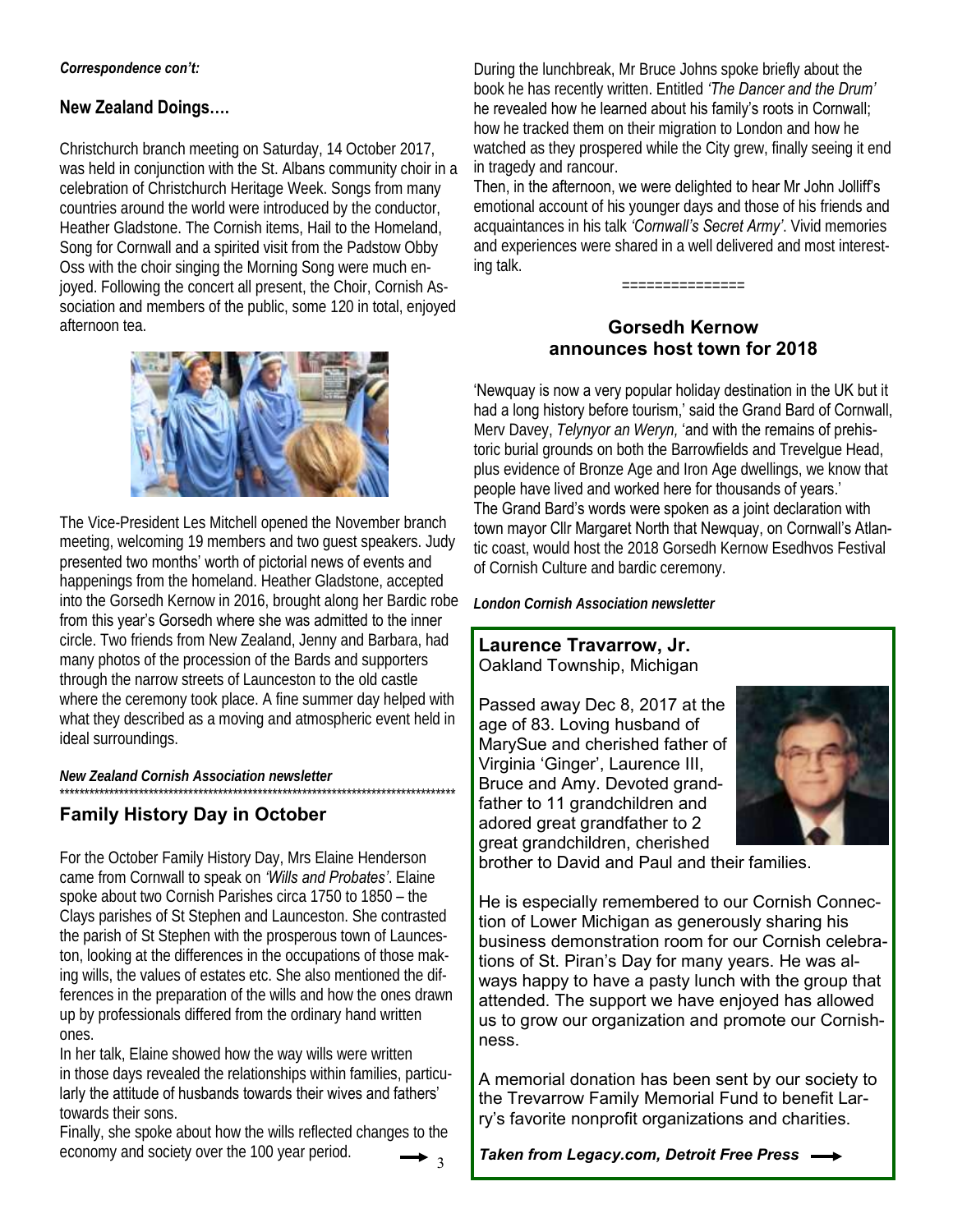# **St. Piran's Day Plans**

South Australia group plans on having a picnic in the Gardens at the War Veteran' Home, in Myrtle Bank. They are organizing pasties, and everyone is bringing a salad or sweet and drinks.

The Ballarat Group in Victoria will celebrate with everyone bringing a lunch to share. Neil Thomas from Geelong will be speaking.

Southwest Wisconsin Cornish Society will celebrate with a Pasty Noon Dinner, with Figgyhobbin and caramel sauce for dessert. Featuring a talk on the 2018 Cornish Fest and the 2019 CAHS Gathering and the truth about the Mousehole Cat and more.

Cornish Connection of Lower Michigan will have a pasty lunch and scones with clotted cream and strawberry jam for dessert. Our own Julia Hanneman-Schoenback will talk on Cornish research aides.

# The Grass Valley St. Piran's Day

will meet on March 10, 2018 next to City Hall corner of Main and South Auburn Streets. They usually have a pasty toss and enjoy a Town Crier.

New South Wales group will be in Sydney with the 43rd Annual General Meeting along with the St. Piran's celebration luncheon.



**"Caution! We Brake for Cemeteries" Tom and Libby Luke**

\_\_\_\_\_\_\_\_\_\_\_\_\_\_\_\_\_\_\_\_\_\_\_\_\_\_\_\_\_\_\_\_\_\_\_\_\_\_\_\_\_\_\_\_\_\_\_\_\_\_\_

That is the bumper sticker on their car and you better stay back because they really do stop for all of the cemeteries they come across.



ABC Open producer Jane Curtis takes a stroll through Bendigo cemetery with Libby and Tom, and learns about grave

etiquette, how to read tombstones, and what makes these tombstone tourists tick.

To listen to the interview click on the download audio button at

[http://www.abc.net.au/radionational/programs/offtrack/tombstone](http://www.abc.net.au/radionational/programs/offtrack/tombstone-tourists/3908700)[tourists/3908700](http://www.abc.net.au/radionational/programs/offtrack/tombstone-tourists/3908700)

^^^^^^^^^^^^^^^^^^^^^^^^^^^^^^^^^^^^^^^^^^^^^^

# **Cornish Pasty Week**



The Cornish Pasty will be taking over London during Cornish Pasty Week. The activity created by the Cornish Pasty Association, is to celebrate the dish via a series of activities starting on 25th February and culminating in the World Pasty Championships (the Oggy Oscars) at the Eden Project on Saturday, 3rd March.

The Cornish Pasty Association was initially formed as a collective of Cornish pasty producers who were concerned about the number of products being sold across the country as 'Cornish Pasties' but which bore little resemblance to the genuine product.

The organisers want everyone throughout the week to get a pasty or use the association's cut-out pasty, hold it up to their face and take a selfie.

The Association now administers the PGI (Protected Geographical Indication) designation which was granted in 2011 by the EU and is there to help anyone who would like to make, buy, sell or find out more about Cornish pasties.



# **Cornish pasty facts**

At least 120 million Cornish pasties are made each year. Cornish pasty producers generate around £300 million worth of trade for the Cornish economy. This is around 20% of the total turnover of Cornwall's food and drink sector.

At least 2,000 people work in pasty production. Many of these jobs are year-round, full-time, permanent jobs. Pasty makers spend at least 25% of their turnover within the local economy. As much as £15 million is paid to Cornish farmers for ingredients for pasties, an equivalent to 5% of the total farmgate value of Cornwall's farm produce.

*~~~~~~~~~~~~~~~~~~~*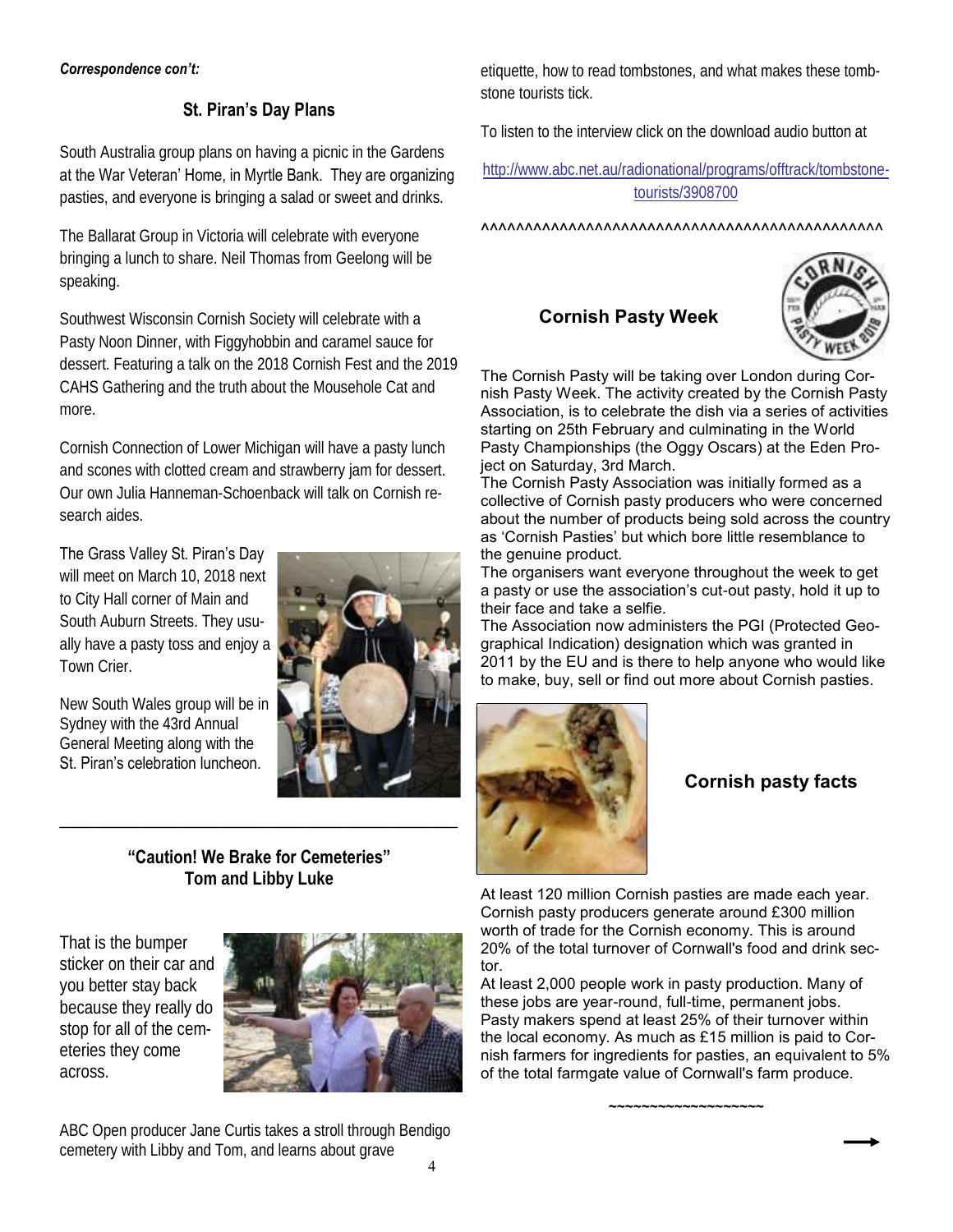#### **BENDIGO**

For those who follow *Cornish in Bendigo* on Facebook, you probably will have noticed the following message from **Leanne Lloyd:**

*In 2018, I am going to share with you all some of the entries in the Cornish Pioneer database I have been compiling and adding to for more years than I can remember. The thousands of entries I have are only the tip of the iceberg as many of our early Cornish settlers did not leave their mark in the newspapers of the day as they simply went about their days trying to do the very best they could for their families in this strange, new land. The criteria for the database was quite limited - it needed to be, as it was possible to get out of hand if I included biographical information about all descendants.*

*So - the records document where possible the names of Cornish born men and women who spent a period of time in the Bendigo area, no matter how small.*

*I know there are many more names who are missing but it is an ongoing effort to record as many names as possible - those ordinary and very brave pioneers who made such a difference to our city and our nation as a whole.*

*\_\_\_\_\_\_\_\_\_\_\_\_\_\_\_\_\_\_\_\_\_\_\_\_\_\_\_\_\_\_\_\_\_\_\_\_\_\_\_\_\_\_\_\_\_\_\_\_\_\_\_\_\_\_\_\_*

*From Cornish Association of Victoria newsletter*

# **Cornish Cheese Wins World's Best Award**

The World's best cheese has been named, and it doesn't come from Italy or France or even Wisconsin. It was made in **Cornwall.**

The cheese, called Cornish Kern, scoring 70 of 80 possible points, is now officially known as the Supreme Champion of the 2017 Cheese Awards at the 30th Annual World Cheese Competition held in London on 17 November 2017.

The winning cheese was produced by **Lynher Dairies of**  Ponsanooth, West Cornwall. It is a cow's milk cheese with a dark, wax-like rind. Lynher Dairies is already an award-winning cheese producer: its yarg cheese variety won Best Cheese at the International cheese Awards in 2013, and the Cornish Kern was previously recognized in competition in 2014.



**[Lynher Dairies@cornishyarg](mailto:Lynher%20Dairies@)**

5

The buttery medium-hard cheese with a deep aroma and caramel rind was chosen from 3,000 entries that were judged in a single day.

Cathy Strange, global executive coordinator for Whole Foods in the USA championed the cheese during the final round of judging, describing the cheese as: 'Visually stunning, with its standout dark rind and the quality of milk is really evident in this cheese."

*[Farmers](https://www.fginsight.com/news/news/british-cheese-named-best-in-the-world-at-world-cheese-awards-2017-42334) Guardian*

*and Southwest Wisconsin Cornish Society newsletter*

#### **Barbara Gardner Bray**

**——————————————————————-**

On behalf of the TCA membership, Ann Crichton-Harris recognized Barbara Gardner-Bray. Ann said the group had thought it was time to recognize Barbara's many contributions to the TCA including the following: • First President of the current TCA • Membership Secretary for many years • Joint Editor of both Volumes of Cornish Emigrants to Ontario compilations published by the TCA • Managed and oversaw many other tasks and activities for the TCA over the numerous years that Barbara has been a TCA member.

Ann presented Barbara with a bottle of Proseco as a small token of our appreciation of Barbara's extensive efforts on behalf of the TCA.

*Christmas Party*



John White has been interviewed by BBC Cornwall with the main object of the interview to find out the background on how and why people had emigrated from Cornwall to various parts of the world. During this radio conversation, John also managed to make specific mention of the TCA into the discussion.

*Toronto Cornish Association Newsletter*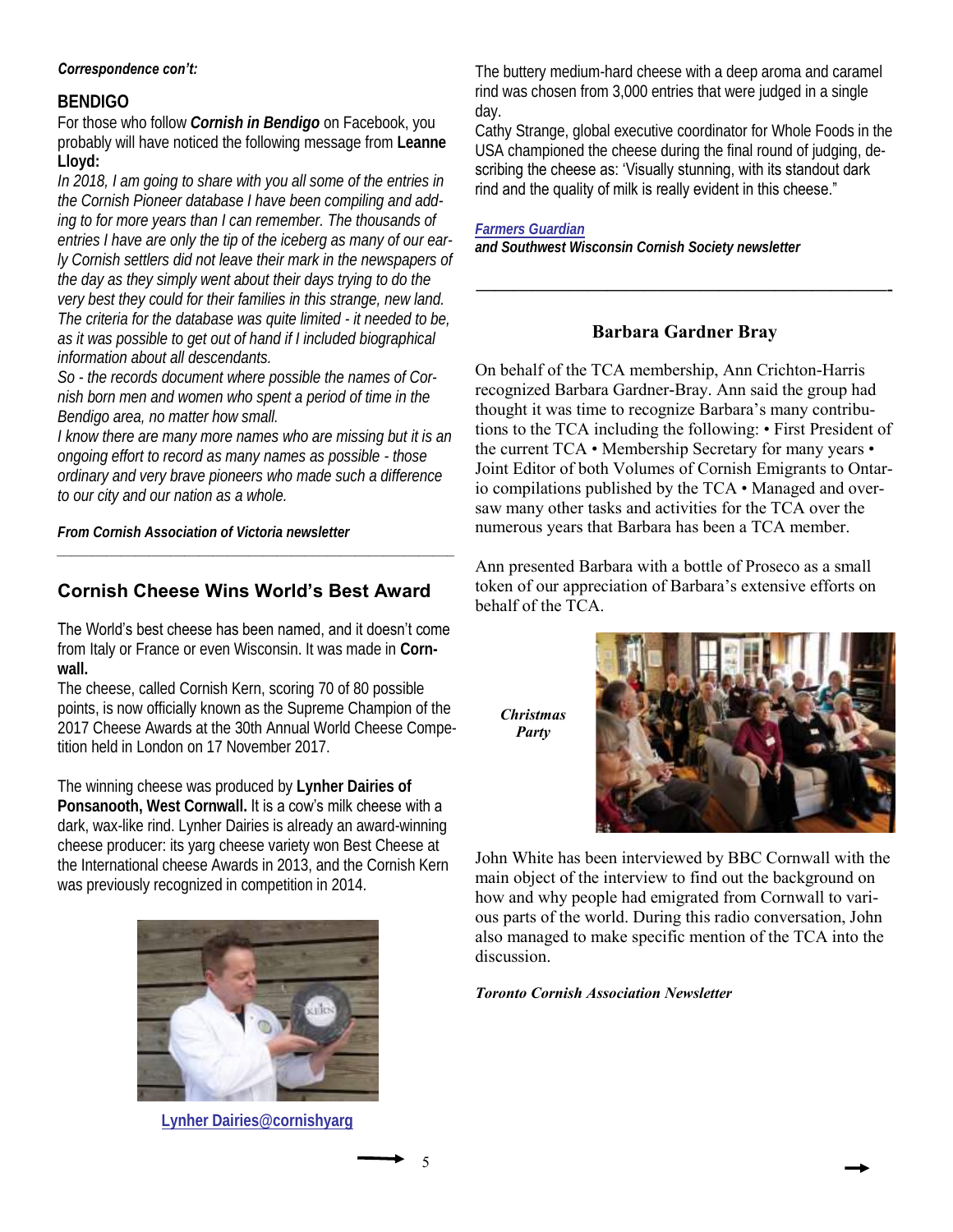At an extraordinary general meeting members of the **Cornish Association of Queensland** voted recently to disband their group. It is understood that reasons revolve around Qld public liability rules and difficulties in confirming office bearers. That is the bad news, the **good** news is that a 'reconstruction' was approved, and they are now to be known as '**Q***ueensland Friends of Cornwall*'' – a news sheet stresses "*We will continue to operate and be involved with all things Cornish and Celtic. We will respect our heritage and celebrate the day of our Patron Saint Piran. Nothing has really changed apart from the fact that we are no longer an Association."*

#### and

The CANSW, along with all such groups around the world, is affiliated with the London Cornish Association (one of the oldest in the world, along with SA). Indeed our original rules were modeled on theirs. It is with sadness then to

report on the death of long standing stalwart, and Chairman of the London Cornish Association, Dr Francis Dunstan. It was Francis who coordinated the Paul Smales Medal nominations, for the LCA and Gorsedh.

*Cornish Association of New South Wales newsletter ~~~~~~~~~~~~~~~~~~~~~~~~~~~~~~~~~~~~~~~~~~~~~~~~~~~~~*

In September, members of the *Thames Valley Cornish Association* held a special meeting to consider the future of the Association following the death of their Chairman, Dr Francis Dunstan. Although many members could not attend, the meeting was very positive, with everyone determined that there would be a good future. By the end of the evening, all Offices had been filled and the first social event planned. This will be a finger lunch in High Wycombe towards the end of November. Planning for the social programme for 2018 is also well underway. The evening ended in the traditional Cornish way with everyone enjoying a delicious pasty supper!

**[New from MyHeritage: the DNA Match Review](https://urldefense.proofpoint.com/v2/url?u=https-3A__p.feedblitz.com_r3.asp-3Fl-3D141577239-26f-3D948986-26c-3D5737271-26u-3D26090272&d=DwMGaQ&c=nE__W8dFE-shTxStwXtp0A&r=Zfk7b_46swAEmC28Oc9cfw&m=Z69mGHNPRcbEjcpGUVwBfPIlQzcqiSk0r5i8GDrdi44&s=OqCDoqYyDegSCaBjNW)**

MyHeritage continues to add new features to the online service. The latest addition is the introduction of the DNA Match Review page. Other online services can provide DNA results that may imply several possible relationships between you and a DNA Match, such as 3rd ? 4th cousin, but now you?d like to understand how you are related to the match. Where do you go from here?

On MyHeritage.com, for each of your DNA matches, you can click "Review Match" and be directed to this new page in which MyHeritage will display information broken into relevant sections that will help you understand how you are related to the match.

Each section of the page pulls relevant data about your DNA match by combining information from DNA and family trees. So, for example, you'll see your shared Smart Matches, Ancestral surnames, Shared DNA Matches, Pedigree Charts and Shared ethnicities.

Some of these features are available only on MyHeritage and they are displayed in an easy to use side-by-side comparison in order to help you learn more information about your DNA Match and discover possible relationships.

For more information, see the *MyHeritage Blog* post at: [https://blog.myheritage.com/2017/08/new-review-match-page](https://blog.myheritage.com/2017/08/new-review-match-page-discover-how-you-are-related-to-your-dna-matches/)[discover-how-you-are-related-to-your-dna-matches/](https://blog.myheritage.com/2017/08/new-review-match-page-discover-how-you-are-related-to-your-dna-matches/)  that has more details and several screen shots of the DNA Match Review in action.

*London Cornish Association newsletter*

*Dick Eastman Genealogy Online Newsletter 8-22-2017*



Happy St Piran's Day

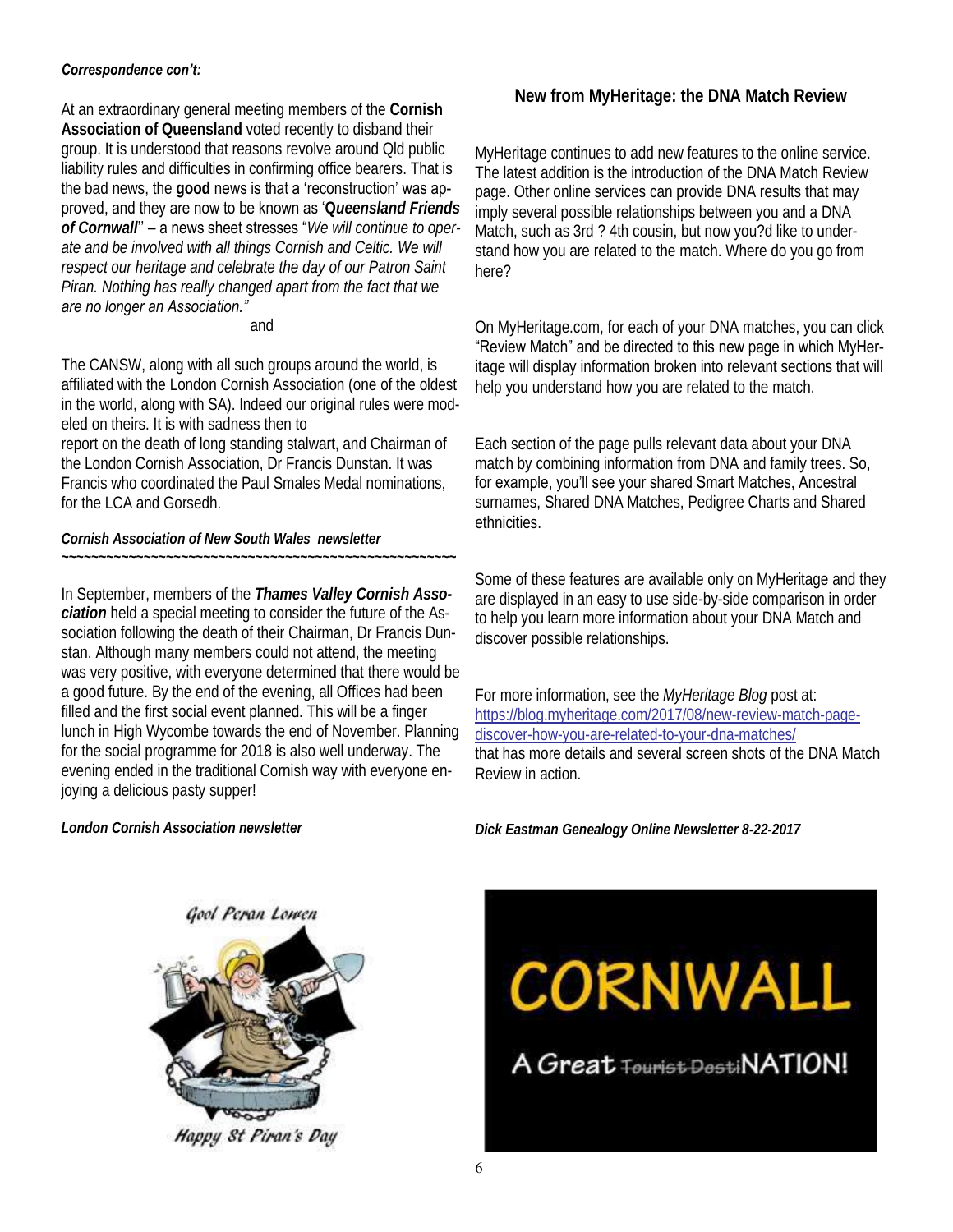# **"had several family members tested for DNA**

# **using the 3 companies each company's test gave different results"**

# **Is this you? If so, read on...**

Unless siblings are nearly identical, or unless the siblings' ancestors are highly inbred, siblings will nearly always get very different results. Two siblings can have anywhere from ~0% shared DNA to ~100% shared DNA, though \*on average\* they will **\*tend\*** to be somewhere nearer 50%. Even at exactly 50% shared DNA, that means 50% is different. Each child gets half of 46 chromosomes from each parent (23 from each parent for a total of 46, or 23 pairs), but which half of each pair is random each time they have a child. The ones you got from your father may not be the same as what your sibling got from your father, and the same concerning your mother. This is why you and your sibling won't likely look identical.

And each of the chromosomes your parents have went through the same process...

Out of the 1024 people who were your 8-times-great grandparents, only 46 of the 47,104 chromosomes that they had among them wound their way through your tree to get to you (only 0.098% of all of their genes made it to you ~ 99.999% of their genes never made it to you, lost somewhere in the tree). Among your parents, there are 92 chromosomes total between them, of which you get only 23 of them from each parent, and your sibling, too, will get 23 (maybe some the same, maybe some not) from each parent... But which ones you get and which ones your sibling gets is pretty much random. The end result is you can have quite a different ancestry profile compared to your sibling.

It also means that you are **\*not\*** genetically related to **\*some\*** of those 8-times-great grandparents even-though you **\*are\*** their descendant!

A way one could simulate the process is to get 5 different decks (instead of 23 'just for simplicity ' but the closer to 23 decks, the better) of playing cards, each deck with a different back decoration (maybe a red deck, a blue deck, a deck with cat pictures, etc.) create two separate piles by selecting two random cards from each deck and putting them in each pile (2 red deck cards in the right pile, 2 red deck cards in the left pile; then 2 cat picture deck cards in the right pile, and 2 cat picture deck cards in the left pile; and so forth). Then, once each pile is made, pick only 1 card from each of the piles for each of the decks (so, 1 red deck card from right pile and 1 red deck card from the left pile, and so forth) but just write down what card you selected and then return the card to the pile it was originally in (you do not want to end up accidentally mixing cards from the left and right piles). Once you have written down all the selections, shuffle each pile separately, then make a second column (or row, whichever you did when you wrote your selections) 7

and repeat the previous selection process (you can repeat this as many times for however many selection "siblings" you want to create). And then compare each set of selections you wrote down. You'll find how similar the sets of selections are varies quite a bit; sometimes they are more similar, sometimes they are less, but each time, they have quite a number of selections that are different between them. number of selections between sets that are the same will be average out around 50%.

All of the above ignores recombination which adds a twist to the whole process (in the card game, it would be equivalent to once in a while, taking a same-deck pair of cards from one parent, cutting the two cards at a random spot [same spot for both cards] and then taping the opposite pieces of each card back together before it gets passed on to a child [so that one same-deck card is now a splice of its paired card, same with the paired card, but with the opposite pieces]).

Hopefully this is helpful in understanding why siblings can have very different (even radically different) ancestry estimations.

*Wm. Y. from Cornish list serve used with his permission*

*Editor: I have a response from him with some examples using only 5 decks of cards. If anyone is interested I can send you the follow up email.*

\_\_\_\_\_\_\_\_\_\_\_\_\_\_\_\_\_\_\_\_\_\_\_\_\_\_\_\_\_\_\_\_\_\_\_\_\_\_\_\_\_\_\_\_\_\_\_\_\_\_\_\_\_\_\_\_\_

# **Eseleth (Member Information)**

**For those of you who renewed your memberships since November:** 

**We apologize for not having your information in this newsletter. We will have it in the next quarterly newsletter due out in May.**

**Some quirks of the new website have to be completely ironed out and we are diligently in that process now. We found that not 'ALL' of the membership form was available and also was not getting captured for us to access.**

**So hold tight—it will be coming.**

**Thank you for your patience as we get better at celebrating our Cornish Ancestry in 2018.**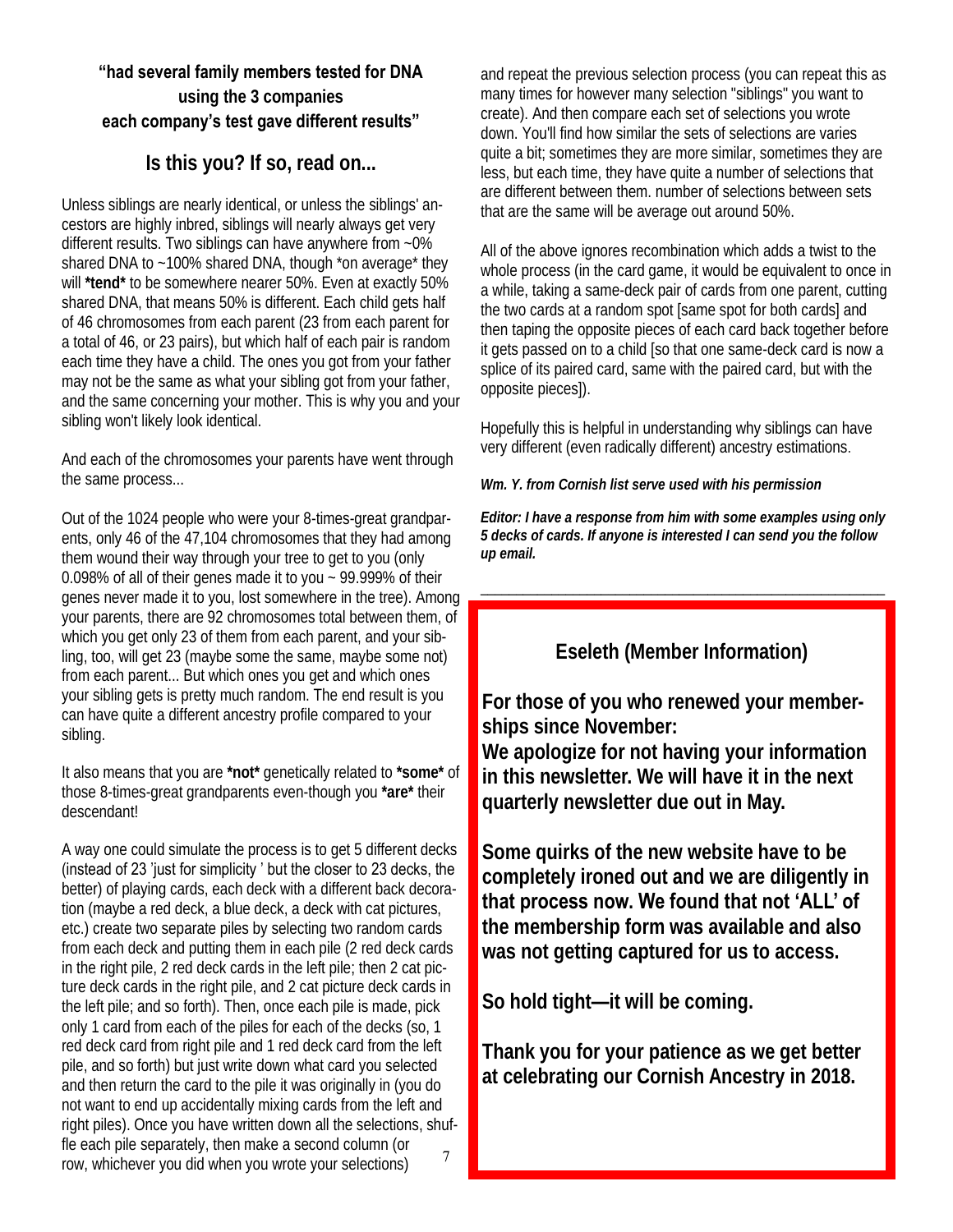# **Taklow a Vern (Items of Interest)**

# **Mowzer Workshops in Schools - a great success!**



#TeamMowzer cast members, Bec and Bryher introduced Mowzer to over 750 school children from across Cornwall during the two week tour of our workshops. A huge congratulations to Bec and Bryher for doing such fantastic work and inspiring so many young people.



*Rehearsal Classroom*

*Watch for more on the MOUSEHOLE CAT !*

*\_\_\_\_\_\_\_\_\_\_\_\_\_\_\_\_\_\_\_\_\_\_\_\_\_\_\_\_\_\_\_\_\_\_\_\_\_\_\_\_\_\_\_\_\_\_\_\_\_\_\_\_\_\_\_\_\_\_\_\_\_\_\_\_\_\_\_\_\_\_\_\_\_\_\_\_\_\_\_\_\_\_\_\_\_\_\_\_\_\_\_\_\_\_\_\_\_\_\_\_\_\_\_\_\_\_\_\_\_\_\_\_\_\_\_\_\_*

#### **Mining for Justice By Kathleen Ernst**

"Mining for Justice" is an historical fiction novel set in 18th-century Cornwall, and 18th and 20th-century Mineral Point, Wisc. The eighth book in author Kathleen Ernst's Chloe Ellefson mystery series, the story finds historian and amateur sleuth Chloe Ellefson at the Pendarvis history site in Mineral Point, where she stumbles upon and solves a century-old murder. Along the way, we follow the story of bal maiden Mary Pascoe and the hardships she and her brothers endured, first as miners in Cornwall, and later as immigrants in a new land. The novel was officially released as part of last fall's 2017 Cornish Festival in Mineral Point, and the author made several appearances and presentations over the weekend.



Like her protagonist alter-ego, Ernst was an historian before she became an author, and it shows. The author does an exceptional job of weaving in Cornish history and traditions, with accuracy and detail. My wife and I fittingly read "Mining for Justice" while driving from Minnesota to North Carolina for the 18th Gathering of the Cornish Cousins, and we'd recommend the book as a good way to learn more about Cornish customs, the conditions that led so many Cornish to leave Cornwall, and what it was like for them as they worked to eke out a living in their new homes.

Check out Kathleen Ernst's website to learn more about the book and where you can get your own copy. True to her roots as an historian, Ernst also shares a good deal about what she learned about the Cornish and Mineral Point while doing her research for the book. Take a look at [http://www.kathleenernst.com/book\\_mining\\_for\\_justice.php](http://www.kathleenernst.com/book_mining_for_justice.php)



[Amazon.com](https://www.amazon.com/s/?ie=UTF8&keywords=mining+for+justice&tag=mh0b-20&index=aps&hvadid=78271504133676&hvqmt=p&hvbmt=bp&hvdev=c&ref=pd_sl_21j5cynbhp_p) has the book in kindle or paperback.

Author Kathleen Ernst signs copies of "Mining for Justice" at the Pendarvis historic site in Mineral Point, WI., following a presentation she gave during the 2017 Cornish Festival

*Review written by David Downing*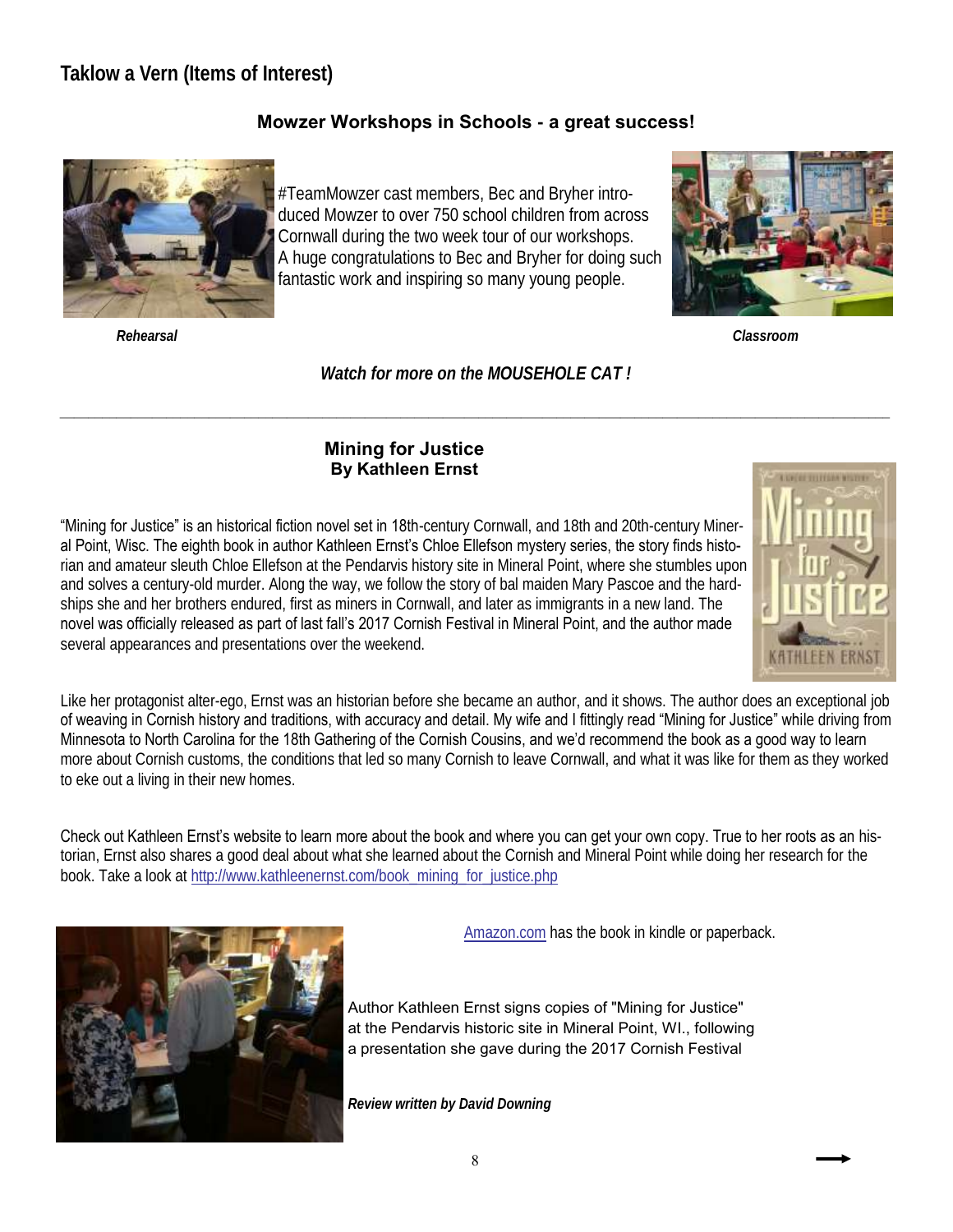#### **A Cornishman Remembers**

Two great grandsons of W.S.Julian are delighted to publish this book after it has lain unread for so many years in the roof-space of a Cornish home.

*A Cornishman Remembers* is a fascinating autobiography with a rich and compelling insight into Cornish life at the time of Queen Victoria, before cars, airplanes, and telephones and with hardly any rural medicine. William Symons Julian tells of how tin miners in Cornwall, when the veins of the ore were no longer economic to work, left for America and Australia to seek their fortunes. Julian also describes how there were only five illnesses and explains the treatment for each.

Discovered a few years ago in manuscript form in the roof space of a house in Fowey, this is a remarkable piece of writing about a life from childhood to octogenarian in Victorian England. It reveals how a poor farm lad from Withiel in very humble surroundings decided to acquire some education whilst working on a farm, learnt a new trade, and excelled at it. Eventually his skill was so great that he took himself off to London, married and built a successful business. The manuscript was written by William Symons Julian in 1924 when he was eighty years old.

#### **<http://acornishmanremembers.com/>**

£9.99 including postage and packing within the UK.

*Easiest way* to purchase the book is by clicking on PayPal in the above website. It is about \$15 plus about \$2 for shipping. If you would like an invoice before payment please email **atb@ironmasters.co.uk** and an invoice will be emailed by return. Postage and packing £3 (~\$2) for all overseas territories.

*Thank you, Anthony Brookes* 

#### **Paradise in Chains By Diana Preston**

 $\Box$  . The contribution of the contribution of the contribution of the contribution of the contribution of the contribution of the contribution of the contribution of the contribution of the contribution of the contributi

#### **DIANA PRESTON**



<sup>l</sup>ing of Australia

Celebrated historian Diana Preston presents betrayals, escapes, and survival at sea in her account of the mutiny of the *Bounty* and the flight of convicts from the Australian penal colony.

The story of the mutiny of the *Bounty* and William Bligh and his men's survival on the open ocean for 48 days and 3,618 miles has become the stuff of legend. But few realize that Bligh's escape across the seas was not the only open-boat journey in that era of British exploration and colonization. Indeed, 9 convicts from the Australian penal colony, led by Mary Bryant, also traveled 3,250 miles across the open ocean and some uncharted seas to land at the same port Bligh had reached only months before.

In this meticulously researched dual narrative of survival, acclaimed historian Diana Preston provides the background and context to explain the thrilling open-boat voyages each party survived and the Pacific Island nations each encountered on their journey to safety. Through this deep-dive, readers come to understand the Pacific Islands as they were and as they were perceived, and how these seemingly utopian lands became a place where mutineers, convicts, and eventually the natives themselves, were chained.

Recommended by Susan Davey Little, Bard of the Gorsedh

Available at [Amazon.com](https://www.amazon.com/Paradise-Chains-Bounty-Founding-Australia/dp/1632866102/ref=sr_1_1?ie=UTF8&qid=1519573137&sr=8-1&keywords=paradise+bounty+mutiny)

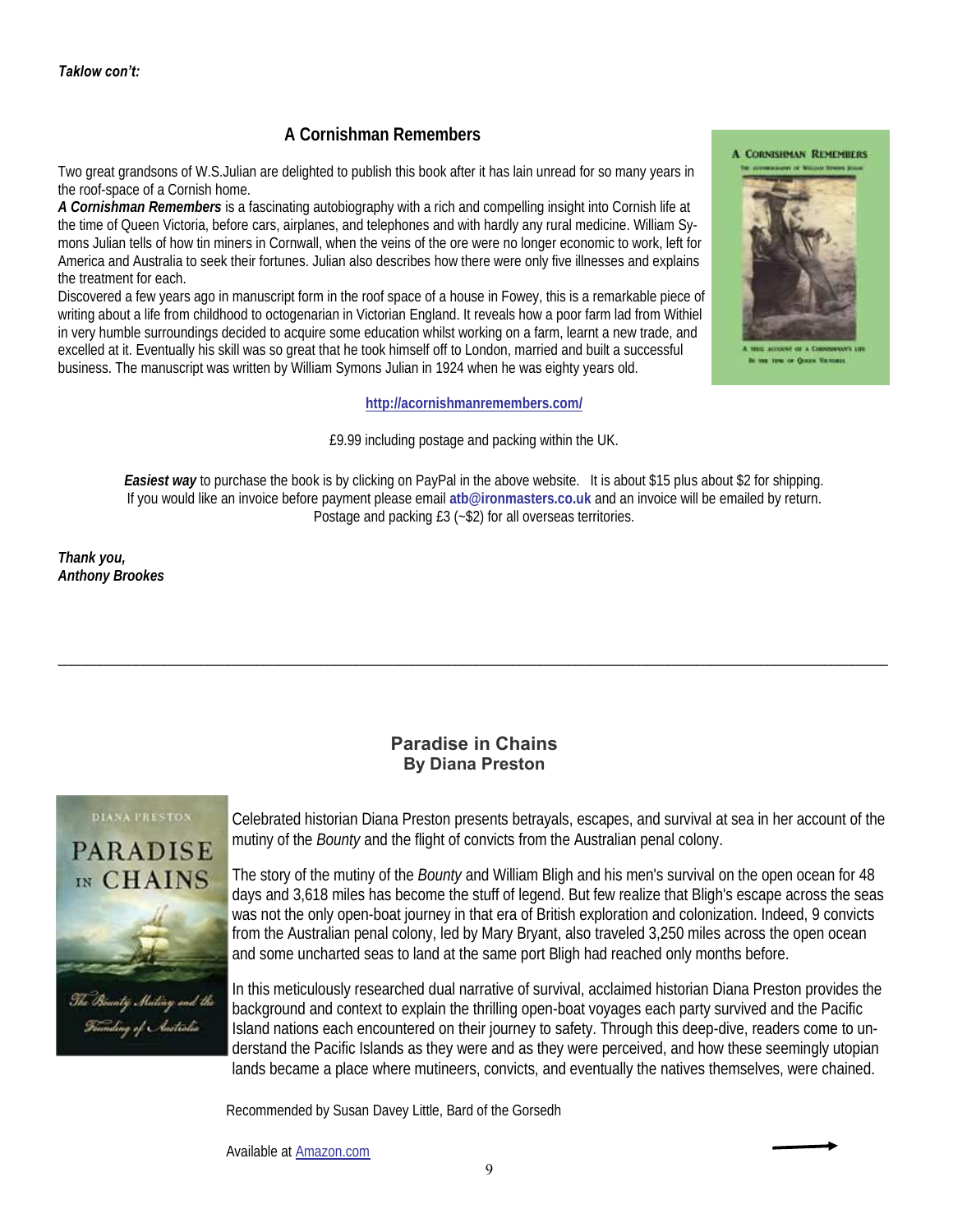#### **27th ANNUAL GATHERING OF CALIFORNIA CORNISH COUSINS SUTTER CREEK, CALIFORNIA 8-10 JUNE 2018**



**Visit the Knight Foundry and Kennedy Mine**

**Cornish Cooking Demonstration**

**Homemade Pasties**

**Guest Speaker Laura Thomas**

**Deadline for [registration](https://gallery.mailchimp.com/aa72d5a157d514f4c35442e1a/files/928f266b-d1d5-49b7-8b5b-9d8baf56e797/CCC_2018_Gathering_Sutter_Creek_Reg_Form.pdf) is May 28th**

# **A Calumet & Hecla Rosetta Stone: Reading a C&H Employment Card**

**\_\_\_\_\_\_\_\_\_\_\_\_\_\_\_\_\_\_\_\_\_\_\_\_\_\_\_\_\_\_\_\_\_\_\_\_\_\_\_\_\_\_\_\_\_\_\_\_\_\_\_\_\_\_\_\_\_\_\_\_\_\_\_\_\_\_\_\_\_\_\_\_\_\_\_\_\_\_\_\_\_\_\_\_\_\_\_\_\_\_\_\_\_\_\_\_\_\_**

Many Cornish came through Michigan and either stayed or went on through America before they stayed in one spot. For those that happened to mine the Calumet and Hecla mine there is some information that might be available to you about their life.

The Michigan Technical University Archives has employment cards for the Calumet and Hecla mine employees. These links take you to both parts of the series researched and authored by Emily Riippa, Assistant Achivist. *(They have been very helpful researching the work record of my grandparents at the Champion Mine while living in Painesdale).*

**<https://blogs.mtu.edu/archives/2017/12/08/a-calumet-hecla-rosetta-stone-reading-a-ch-employment-card-part-1/>**

**<https://blogs.mtu.edu/archives/2017/12/22/a-calumet-hecla-rosetta-stone-reading-a-ch-employment-card-part-2/>**

**This collection is titled:** *Genealogy Research, The Calumet and Hecla Mining Company Collection*

For Further information on your ancestors who came through the upper peninsula of Michigan you can contact

by email: [copper@mtu.edu](mailto:copper@mtu.edu)

or call: 906-487-2505

They are always happy to help!

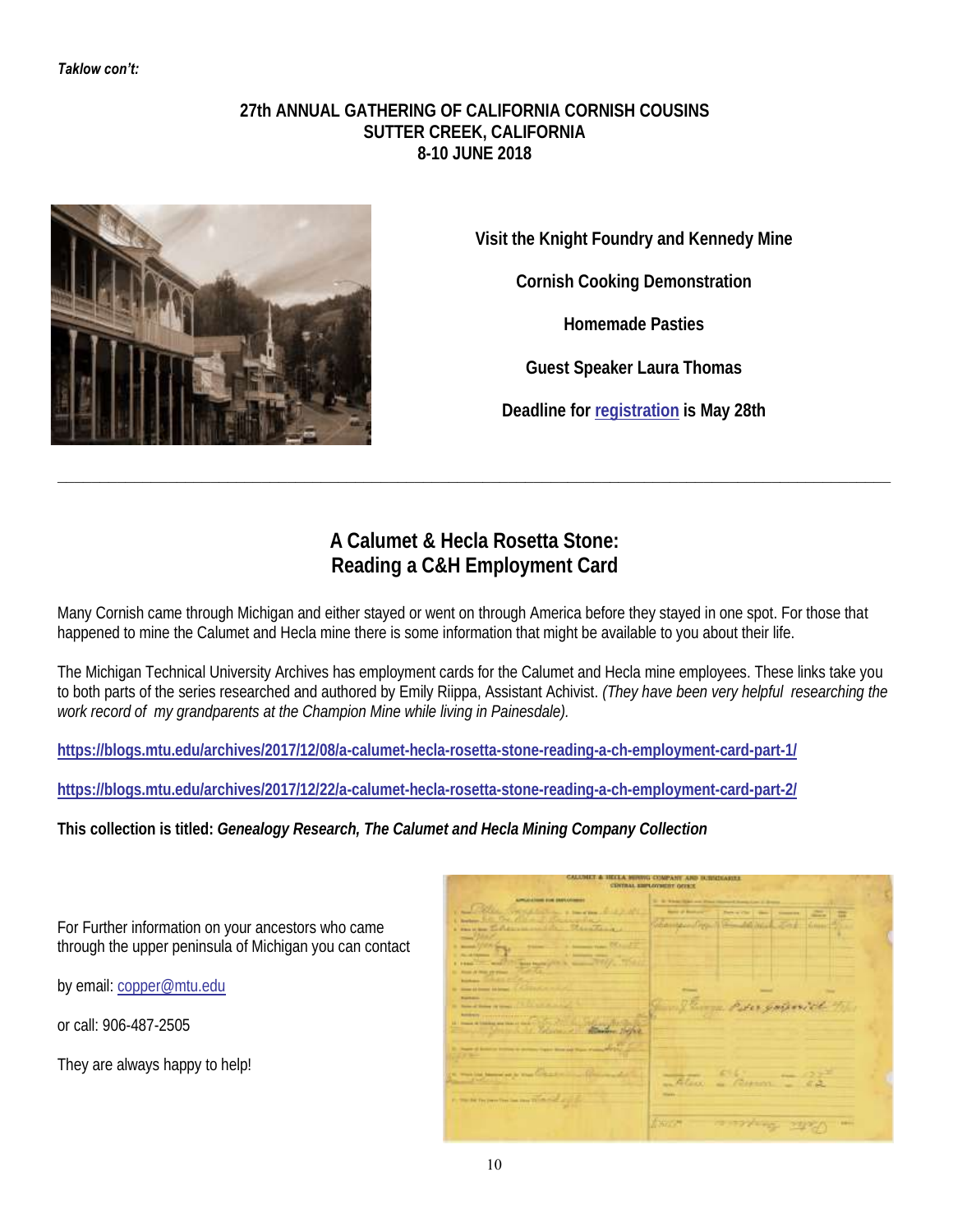# **Chenoweth Family**

The Gathering of the Chenoweth Family is happening in Mineral Point, Wisconsin July 4-8, 2018. Our organization is a genealogy focused group originating from (but not limited to) the descendants of John Chenoweth and Mary Calvert, Baltimore, Maryland who married on or about 1703. Our bi-annual events have elements of a traditional reunion, with a family celebration banquet, a farewell brunch, games and storytelling. Mixed in to the several days event are historical speakers, DNA specialists and our own family genealogy research. Cousins separated by multi-generational lines have found commonalities and share a great love for our family and the heritage the Chenoweth Family represents. We welcome new participants with each Gathering and know that our first-time event in Wisconsin will open the door to cousins who have never participated.



Left untouched by glaciers thousands of years ago Mineral Point is "where Wisconsin began. Come join your Chenoweth cousins in Mineral Point July 6-8, 2018 officially for the Chenoweth Family Gathering or come on the 4th of July and join us as we partake in small town America Independence Day festivities, as we will be representing the Chenoweth Family Association in the annual parade. On July 5<sup>th</sup> many in the family will spend time in and around Dubuque, or Pendarvis or visiting the Frank Lloyd Wright property close by.

Beginning on July 6<sup>th</sup> the Family Gathering will assemble and together delve into our Cornish heritage founded by Cornish immigrants in search of a better life. We will explore the local area and history, enjoy speakers celebrating Cornish history and immigration, enjoy music and traditional Cornish games and culture in food as it is still a mainstay here, and of course enjoy each of our Chenoweth cousins. Join the Chenoweth Family "Where Wisconsin Began ", and Smithsonian Magazine named one of the 20 Best Small Towns to Visit in 2017, Mineral Point Wisconsin July 6-8, 2018.

For more information on the Chenoweth family genealogy please visit our web-based database (chenowethsite.com\*).

Our historical research site is exceptional. 7 of the 8 children lines are traced to modern day. The Chenoweth name has been

11

extracted from each Census from [1790 to 1930](http://www.chenowethsite.com/chenmale.htm) and full family Censuses for [1850](http://www.chenowethsite.com/chen185a.htm) and [1860](http://www.chenowethsite.com/chen186a.htm) are detailed on the site.

There are many spellings and pronunciations of our common name:

CHENOWETH, CHENOWITH, CHENEWETH, CHENOWTH, CHENNOWETH, CHINOWETH, CHENNOWITH, CHINOWITH, CHYNOWETH, CHENOWIRTH, CHINOWIRTH, CHENOWORTH, CHENEWITH, CHENNERWORTH, CHEN-NEYWORTH, CHINNEYWORTH, CHENNEWORTH, CHIN-WORTH, CHINAWITH, CHINAWORTH, CHINEWOTH, CHIENTH, CHINNETH, CHINOETH, CHINAUTH, CHINOUTH

are ones we have made note of in our years of research.

Our senior genealogists, along with thousands of contributions from descendants have developed a database that now exceeds 185,000 names and 20,000 surnames. A primary object of the site is the growth of family knowledge, developing as many descendant lines of John Chenoweth and Mary Calvert as possible, and the broader linkage and development of other Chenoweth lines.

(\* Please note that some of the Chenoweth specific sites are in the process of being updated.) \_\_\_\_\_\_\_\_\_\_\_\_\_\_\_\_\_\_\_\_\_\_\_\_\_\_\_\_\_\_\_\_\_\_\_\_\_\_\_\_\_\_\_\_\_\_\_\_\_\_

**Are you doing the same thing the same way and getting the same results? Here are some ways to do things a bit differently:** 

> Tidbits from the genealogygems ezine Allen County Public Library

The number of books online for free viewing at FamilySearch. org. and the Internet Archive is truly staggering. The number of newspapers for free viewing at the Library of Congress 'Chronicling America' website as well as on state memory project websites and nearly innumerable library, historical society, and archive websites is beyond amazing. The free online resources linked through the Digital Public Library of America (DPLA) can be a wonderland for one interested in enriching research by doing a little 'different 'doing something new.

At the suggestion of one of our catalogers, Kasia Young, we are starting a new feature called, '**Library Catalog Insider**.' Most libraries, including the Allen County Public Library, invest a significant amount of resources (time and treasure!) developing this discovery tool. Yet, our experience continues to be that so many individuals either don't use the online catalog at all, or under-utilize it because they don't get the answers they are expecting or their searches don't yield the desired results. This new feature will provide practical tips on how best to search to obtain results that are most meaningful to you.

Click on **[subscribe](https://lists.genealogycenter.info/mailman/listinfo/genealogygems)** if you want to receive genealogygems ezine from the Allen County Public Library in Fort Wayne, IN.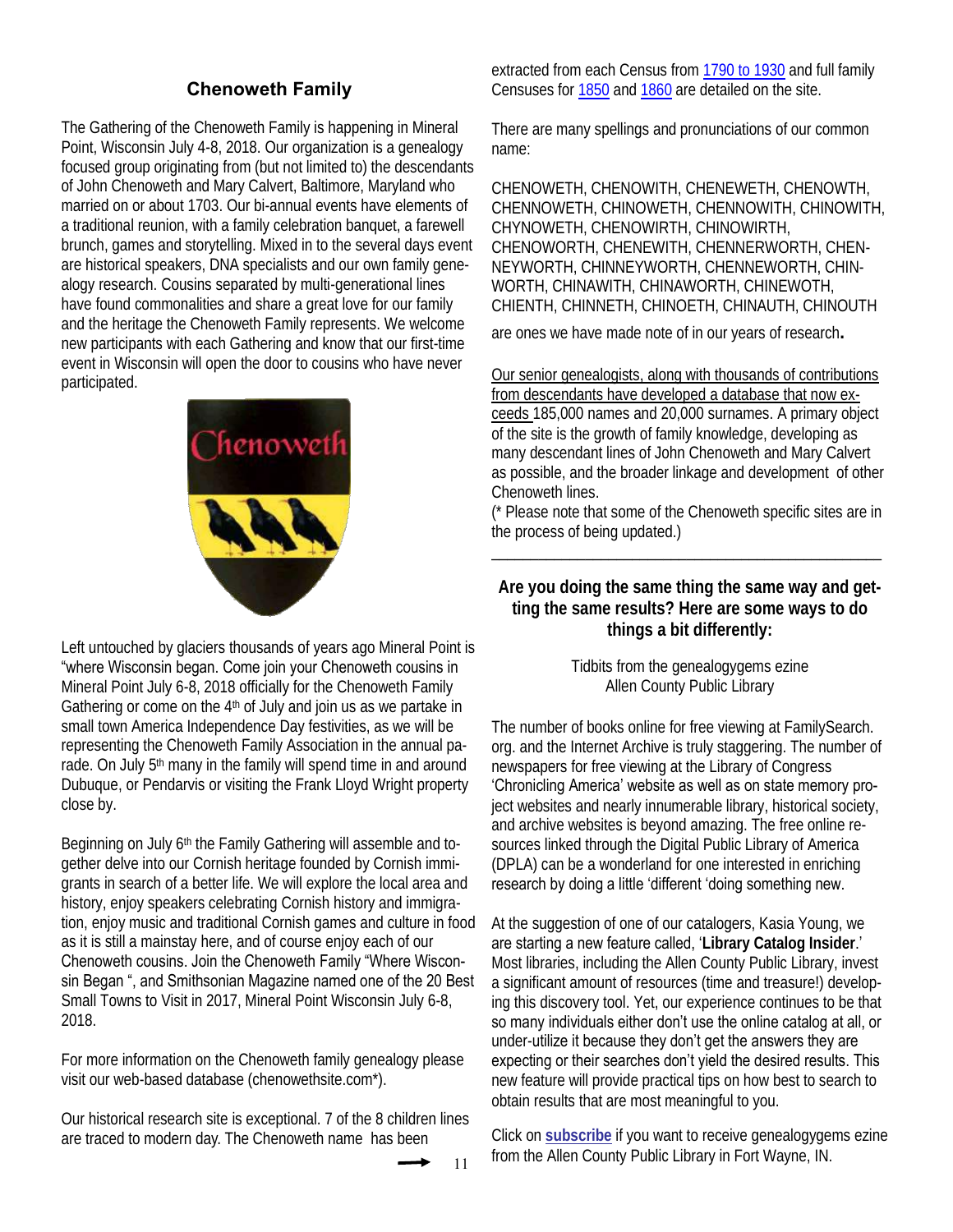#### **Stephen Frank Vincent [1947-2018]**



Stephen Frank Vincent, age 70, passed away unexpectedly on the  $23<sup>rd</sup>$  of January 2018. Steve was the owner of *J. P. Vincent and Sons Monuments*, a family business founded in Galena, Illinois, the 11<sup>th</sup> of February 1884 by John Pierce Vincent [1857-1946] in partnership with his nephew George W. Ivey [1858-1940].

George was the son of Sarah "Sally" Vincent [1817-1870] and Wearn Ivey [1815-1882], each born in Camborne, Cornwall, and who had married in Cornwall and immigrated to America in 1837 with her parents and the rest of the Henry Vincent Sr. [1793-1851] and Sarah Mitchell [1796-1866] family aboard the *Royal Adelaide.* The family had left their farm, *The Race*, at Treswithian, Camborne, Cornwall, with their thirteen children. Mr. Vincent farmed but lost his life after pursuing gold in California in 1851.



J.P. Vincent and George W. Ivey conducted their business in the Dowling House, now an historical site, on Diagonal Street in Galena. The oldest house and building in Galena, the Dowling House is also the oldest stone structure in the state of Illinois. Built in 1826- 1827 by John Dowling, the native limestone structure was originally used as a trading post with business done with many fur traders.

George Ivey left the business in 1887 to join the Alaskan gold rush. Later, in the 1920's the J. P. Vincent Monument company moved to Main Street. Sons Frank Raymond Vincent Sr. [1883-1953] and Roy G. Vincent [1887-1952] joined their father in the business. Frank Jr. [1923-1975] took over the firm at his father's death in 1953. In 1970, Frank Jr.'s two sons Fred and Steve purchased shares and took over full ownership. In 1977, they moved the business to its current location on U. S. Highway 20. Today the company includes state-of-theart computers and laser etchers to custom design memorials and other landscaping items.

Steve Vincent was born in Hazel Green [known as *Hardscrabble* in mining days], Wisconsin, to Frank R. Jr. [1923-1975] and Doris Anne [1923-2017] Vincent on the 1<sup>st</sup> of October 1947. He graduated from Galena High School and the University of Wisconsin, Platteville.

Steve married Patti Lynn Stadel in 1970, the same year Steve became owner with his brother. Steve and Patti Vincent's children: Stephanie Lynn [1971- ] and Michael John [1974- ].

Steve's funeral was held at Furlong Funeral Home in Galena with burial in Galena's Greenwood Cemetery.

[Patti Lynn Stadel Vincent is the niece of Dorothy Beckwith whose book *The Race to Galena*, the story of the Vincent family, will be available for purchase in 2019.]

*Submitted by Dorothy Beckwith*

#### **Cornish Christmas Carols Featured on NPRs Insight**

Cornish Cousins Gage McKinney and Eleanor Kenitzer together with Marni Marshall of the Grass Valley Downtown Association left GV at 5:30 a.m. on December 12, 2017. They were headed for Sacramento and Capital Public Radio's studio for an interview on Cornish Christmas Carols and GV's Cornish Christmas.

Gage spoke of the carols that were brought to GV during the Gold Rush by the Cornish miners. Gage, author of *When Miners Sang; the Grass Valley Cornish Choir,* explained that the carols were folk music, written by amateur composers, sung by amateurs for a folk audience. The carols were passed "mouth to ear", old men teaching young, through the generations.

The GV Carol Choir had been dormant for many years before Eleanor Kenitzer revived it in 1990. Eleanor opened the choir to all community members, including women.

Marni spoke about the events and attractions at GV's Cornish Christmas: singers, musicians and vendors offering a range of goods from mulled wine to mistletoe. When asked the difference between Cornish Christmas and a "Victorian Christmas", Gage explained that the former evokes the values of the mining era, of



*L to R: Marni Marshall of the Grass Valley Downtown Association; Eleanor Kenitzer, Director of the GV Cornish Carol Choir and the GV Male Voice Choir; Insight host Beth Ruyak and Gage McKinney, author and Historian of the California Cornish Cousins.*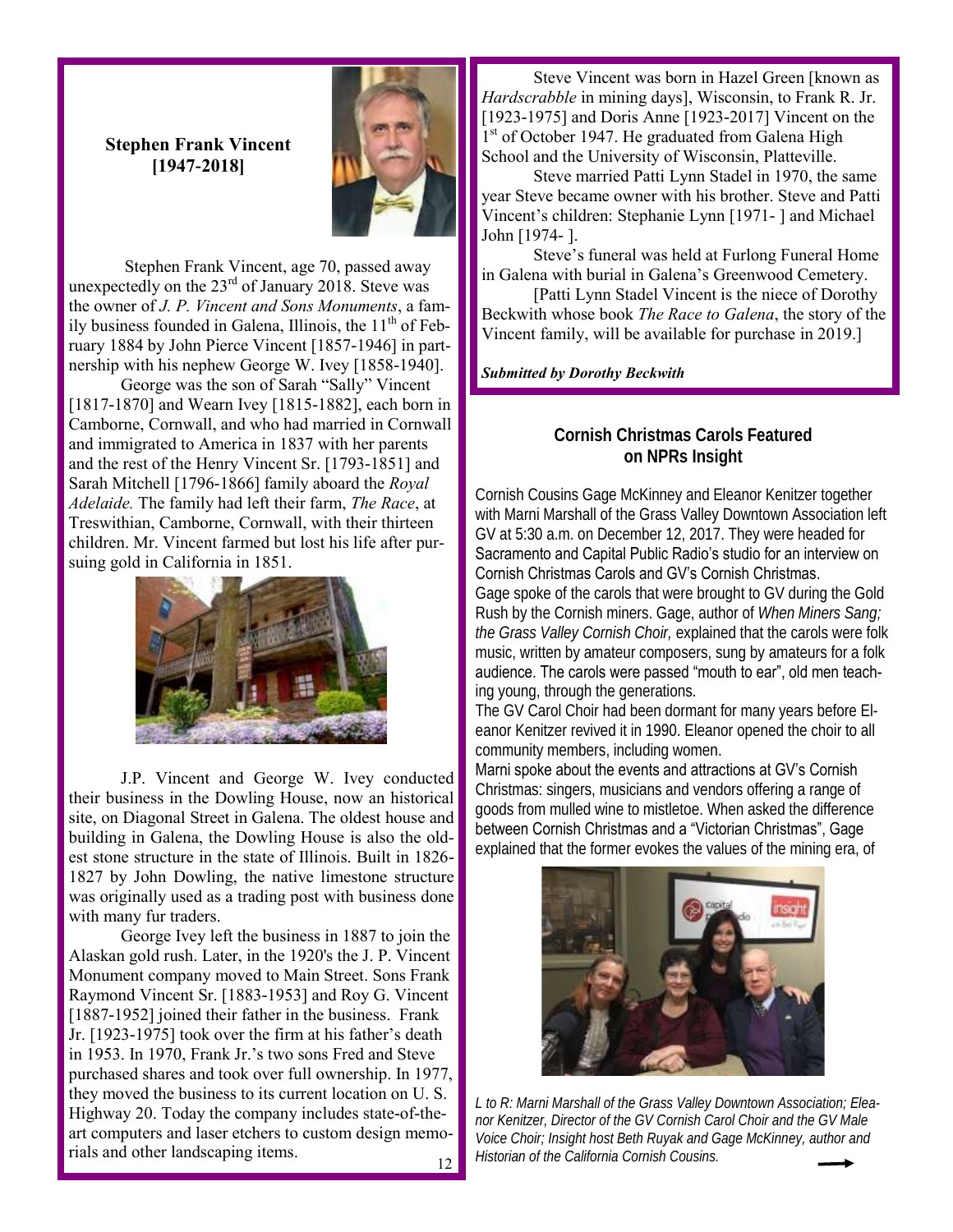# **Support Cornwall's Regimental Museum**

#### *Carols con't*

immigrants being able to establish themselves in the middle class because the deep mines operated for over a hundred years, providing steady employment. The miners were able to buy or build homes, send their children to good schools and attend one of the many churches.

When asked if *Insight* had contacted him for the interview, Gage said "Marni of the GV Downtown Association made the contact with *Insight*. It's funny -- the three of us were on a Sacramento TV morning show a couple of weeks earlier, talking about Cornish Christmas. We were herded through the station like livestock and our interviewed lasted literally seconds. At CPR we were treated like honored guests and given a quarter-hour to tell our story to a knowledgeable host. Beth Ruyak had done her homework and conducted a good interview. She's very professional and nice, too. The contrast, of course, reflects the economics of commercial tv and public radio. The latter is a lot more fun!"

*California Cornish Cousins newsletter* ++++++++++++++++++++++++++++++++++++++++++++++++++++++

#### **Tintagel Controversy Continues**

At the end of October Cornwall Council's strategic planning committee approved English Heritage's plan to build a £4 million bridge joining the medieval castle ruins to the mainland at Tintagel. The decision has divided the community. Several organisations, mostly in the tourism sector but including the Cornwall Archaeological Society, have publicly supported construction of the dramatic steel and oak bridge. But a similarly long list of community bodies, of which Gorsedh Kernow was one, have objected on the grounds that the bridge will have a negative visual impact on the historic site. The issue has been referred to the secretary of state for communities and local government who it was hoped could intervene and overrule Cornwall Council's decision. It appears unlikely that the government would interfere with a legitimate pronouncement by a local authority. Now there is talk of challenging the decision in court. It appears the case against Disneyfication of Tintagel could turn into a production bigger than Ben Hur!



*New Zealand Cornish Association newsletter*

The Cornwall Regimental Museum is appealing for people to make poppies to be used in a display to mark the centenary of the end of World War 1 in November 2018. They are hoping to have get 4,282 poppies, one for each of the DCLI men killed in the war.

Poppies can be knitted, crocheted, felted or stitched and can be in any style. There are just a few guidelines: Poppies must be:

. Handmade in any textile medium

. Up to 4.5 inches in width

. Ready to fasten – a simple fastening such as a safety pin on the back is absolutely fine.

Anyone who makes a poppy is welcome to dedicate them to a particular DCLI soldier.



#### *Cornwall's Regimental Museum,*

*The Keep, Bodmin, PL31 1EG*

*London Cornish Association newsletter* >>>>>>>>>>>>>>>>>>>>>>>>>>>>>>>>>>>>>>>>>>>>>>>>>>>>>>>

#### **Bodmin Moor's dark sky designation**

Cornwall Council and Caradon Observatory have applied for an International Dark Sky Designation for Bodmin Moor.

The International Dark-Sky Association designations are for places that have an exceptionally high quality night sky and have made a commitment and put partnerships in place to work to protect and enhance it.

The area proposed for inclusion in the Bodmin Moor International Dark Sky Designation is the portion of the moor that lies within the Cornwall Area of Outstanding Natural Beauty, plus a two-mile buffer zone around it. *Ballarat Newsletter*

Our friend **Kate Neale** found this item (from 1910) in her research: "For to seek the South of France is to traduce and malign the Mother of Kingdoms, and for an Englishman not to know Cornwall is a misdemeanor, a malefaction, almost an act of low treason. I can imagine a conscientious gatekeeper in Paradise refusing entry to any soul claiming to be English and yet confessing ignorance of the Duchy.

What a gap in the nationality of any Englishman, not to know Cornwall!" *South Australia newsletter*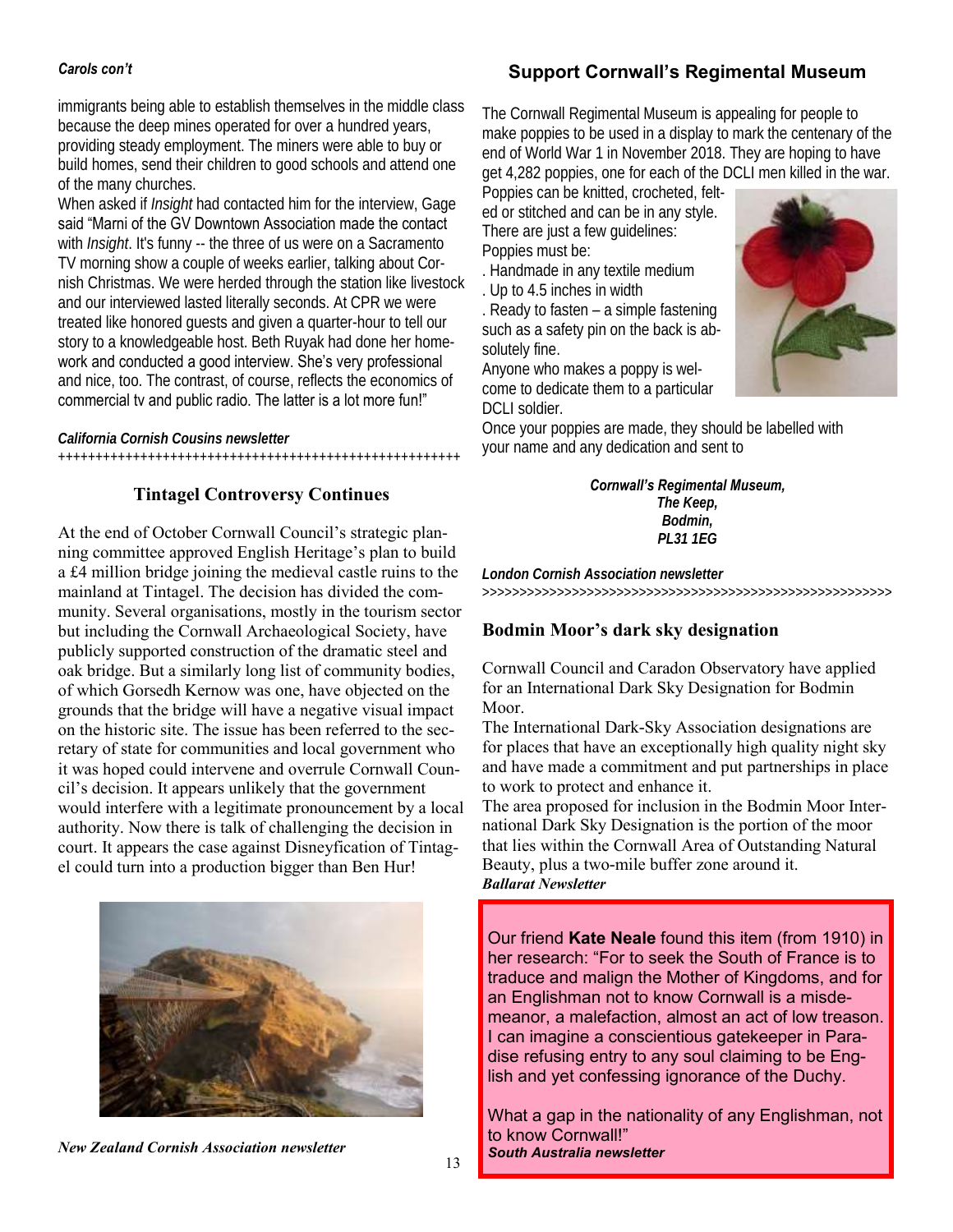## **Seafaring Ancestors**

If you have seafaring ancestors, you may find them to be elusive! Marine forebears were excluded from early censuses and will only appear on a later census if they were in port on census night. That is not the end of the story if you have marine ancestry, however. They may be listed in other records, such as agreements, crew lists and muster rolls.

Before 1747, no systematic records of the crew of merchant ships were kept. The majority of records are post-1835, when merchant shipping began to be regulated by the Board of Trade. Records kept before that rarely mention individuals.

While the National Archives is a key repository for merchant shipping records, there are also collections kept at the [Guildhall Library of Lon](https://www.cityoflondon.gov.uk/things-to-do/london-metropolitan-archives/visitor-information/Pages/archives-guildhall-library.aspx)[don,](https://www.cityoflondon.gov.uk/things-to-do/london-metropolitan-archives/visitor-information/Pages/archives-guildhall-library.aspx) the [Maritime Museum](http://collections.rmg.co.uk/archive.html#!asearch) in Greenwich, the [British Library](https://www.bl.uk/catalogues-and-collections) and the [Memorial University of Canada.](https://www.mun.ca/mha/) Fortunately some records are now digitised! The [General Record Office](https://www.gro.gov.uk/gro/content/) indexed some births, marriages and deaths which happened at sea.

Many local archives hold records relating to their ports. A search of Discovery using terms like 'ship register' or 'registrar general shipping and seamen' will bring these up. The National Archives also publish [guides](http://discovery.nationalarchives.gov.uk/) to merchant seamen records, which are a good finding aid.

#### **Muster Rolls and Crew Lists**

From 1747, masters or owners of merchant ships had to keep a muster book (muster roll). It did not record the names of all the crew, but would have details such as the ship's owner, master and number of crew, and sometimes details of the voyage. The books are in series BT 98 at [The](https://urldefense.proofpoint.com/v2/url?u=https-3A__ffhs.us11.list-2Dmanage.com_track_click-3Fu-3Dde0e864aeab489858df93c75f-26id-3Db07c89de6a-26e-3D1eb8083f23&d=DwMFaQ&c=nE__W8dFE-shTxStwXtp0A&r=Zfk7b_46swAEmC28Oc9cfw&m=XcsrtyWAizUsqbe2ltDdkSaW5iffJQdiDz4SHj)  [National Archives](https://urldefense.proofpoint.com/v2/url?u=https-3A__ffhs.us11.list-2Dmanage.com_track_click-3Fu-3Dde0e864aeab489858df93c75f-26id-3Db07c89de6a-26e-3D1eb8083f23&d=DwMFaQ&c=nE__W8dFE-shTxStwXtp0A&r=Zfk7b_46swAEmC28Oc9cfw&m=XcsrtyWAizUsqbe2ltDdkSaW5iffJQdiDz4SHj) (TNA). Muster rolls for ships registered at Plymouth and Scarborough are also found in series CUST 66/227, and CUST 91/111 and CUST 91/112 respectively.

Muster books were replaced by Crew Lists and Agreements in 1835. These give brief details about the ship, master and voyages and also list information about each crew member, such as name, and date and place of joining the ship. Crew lists prior to1861 are found in series BT 98 at The National Archives, though not all survive. To locate records of interest check the TNA's online Discovery catalogue. The TNA collection for 1861-1938 is in series BT 99. The [National Maritime Muse](http://collections.rmg.co.uk/archive.html#!asearch)[um](http://collections.rmg.co.uk/archive.html#!asearch) holds some for the period 1861-1938. The [Maritime History Ar](https://www.mun.ca/mha/)[chive](https://www.mun.ca/mha/) in Canada holds some for 1863-1938. The [National Records of](https://www.nrscotland.gov.uk/research/catalogues-and-indexes)  [Scotland](https://www.nrscotland.gov.uk/research/catalogues-and-indexes) holds agreements and crew lists under reference BT 3, covering 1867-1913.

From 1850 a master had to keep an Official Log to record events such as births, deaths, ports of call and misconduct. They do not mention every crew member. They can be found in TNA series BT 98, ADM 101, MT 32 and BT 165.

A couple of other relevant resources to try are CLIP and the Lancashire Archives Crew List Index. The [Crew List Index Project](http://archivecat.lancashire.gov.uk/CalmView/Record.aspx?src=CalmView.Catalog&id=SS%2F1) (CLIP) has information about merchant seamen on British registered ships between 1861 and 1913.

#### **Seaman Records**

Some merchant seamen service records are searchable on [Findmypast](https://urldefense.proofpoint.com/v2/url?u=https-3A__ffhs.us11.list-2Dmanage.com_track_click-3Fu-3Dde0e864aeab489858df93c75f-26id-3D4266dabc2a-26e-3D1eb8083f23&d=DwMFaQ&c=nE__W8dFE-shTxStwXtp0A&r=Zfk7b_46swAEmC28Oc9cfw&m=XcsrtyWAizUsqbe2ltDdkSaW5iffJQdiDz4SHj) from 1835 to 1857 and they can give detailed 14

information on an ancestor. They comprise TNA series BT112 – Registry of Shipping and Seamen: Register of Seamen; BT113 – Registry of Shipping and Seamen: Register of Seamen's Tickets; BT114 – Registry of Shipping and Seamen: BT115 – Registry of Shipping and Seamen: Alphabetical Register of Masters; BT116 – Registry of Shipping and Seamen: Register of Seamen, Series III; and BT120 - Registry of Shipping and Seamen: Register of Seamen, Series I.

Before 1835, try newspapers or apprenticeship records. There are some records of apprenticeships for merchant seaman in BT 150, dating back to 1824. These are available via [Ancestry.](https://search.ancestry.co.uk/search/db.aspx?dbid=60609)

The [Guildhall Library](https://www.cityoflondon.gov.uk/things-to-do/guildhall-library/collections/Pages/Maritime-history.aspx) in London holds the Lloyds Captain Register. Included is the 1868 volume of the Lloyd's Captains Register which lists all captains and mates who were alive or in service that year.

#### **Vital Records**

From mid19th century births and deaths were obliged to be registered when they happened at sea, though marriages were not officially allowed on any merchant vessel. Masters would pass information on to the Registrar General of Shipping and Seaman who would then alert the General Record Office. There are more details on these records on the TNA [website.](http://discovery.nationalarchives.gov.uk/details/r/C478)

*————————————————————————————————*

*Federation of Family History Society newsletter* 

**The Mousehole Cat** Written by Antonia Barber Adapted by Alan M Kent Directed by Guy Watson Produced by Cousin Jack's theatre company <http://www.cousinjacks.org>



#### **Company Information**

The company began in 2008 under the leadership of Cornishman Guy Watson. In the early days the company, then called "the Dream Team", produced a variety of work from street theatre to psychological thrillers. As the company developed, the work being created became more regularly focused on telling Cornish stories.

In 2017 Guy decided, with the support of a newly formed advisory board of experienced Cornish theatre makers, to relaunch the company under a new name, Cousin Jack's, and focus exclusively on creating work for family audiences.

Cousin Jack's creates theatre to inspire children and their families.

#### **The Story**

The children's book of *The Mousehole Cat* is based on the legend of Tom Bawcock which tells the story of a remarkably brave fisherman, Tom Bawcock, who faces a terrible storm in order to feed his starving village of Mousehole. The children's book lets us into a secret... the only reason Tom could fish in the storm was because of his cat, Mowzer! Mowzer sings to the Storm Cat, calming the storm and allowing Tom to catch fish for the villagers.

#### **The Show**

The show has been adapted from the book by, Dr of Celtic Studies, Alan M Kent into a live action and puppet production for the stage. Our first production of *The Mousehole Cat* was held in May 2016 and sold out a week run at The Minack, a 700 seat theatre carved out of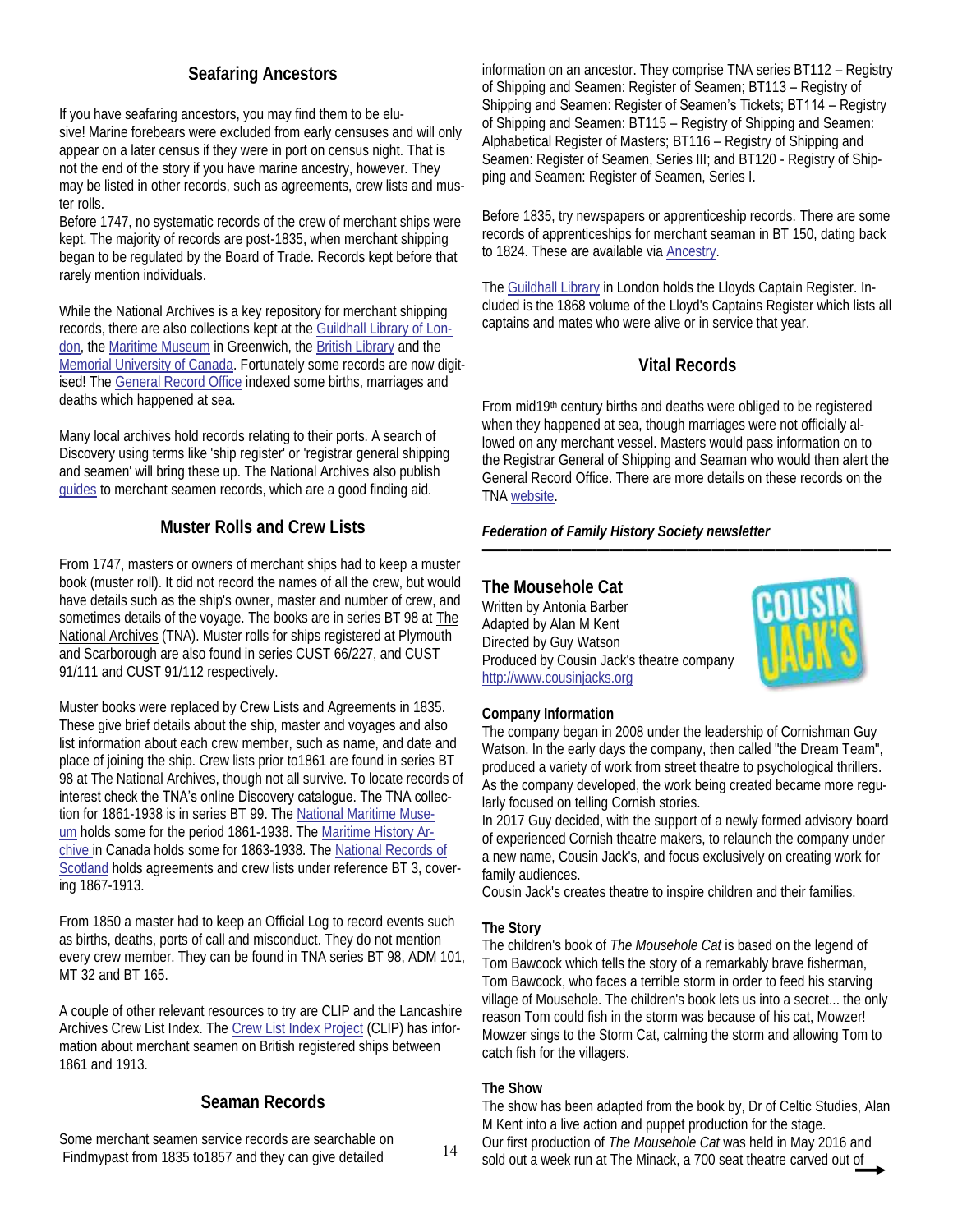#### *Cat con't:*

a cliff in Porthcurno near Penzance. The production then toured Cornwall performing at Trebah Amphitheatre near Falmouth, Penlee Park theatre near Penzance and Starts Arts Centre near Liskeard. The production then moved indoors for winter to the Solomon Browne Memorial Hall in Mousehole. This was the first time in history that this much loved and internationally known Cornish children's book was performed in its home village of Mousehole. The newly staged production was performed entirely in the round and sold out a three week run of over thirty five performances.

#### **What is Cornish Culture?**

\_\_\_\_\_\_\_\_\_\_\_\_\_\_\_\_\_\_\_\_\_\_\_\_\_\_\_\_\_\_\_\_\_\_\_\_\_\_\_\_\_\_\_\_\_\_\_\_\_\_\_\_\_\_\_\_\_

An opinion piece by Craig Weatherhill Submitted by [Kernow Matters to Us](https://kernowmatterstous.weebly.com/) on June 18, 2017

"I was once asked to define Cornish culture and the only realistic answer I could give was this: "Read the three-part work "Cornwall and Its People", written by A.K.Hamilton Jenkin between 1932 and 1934. Read every word and, once you've got through its 487 pages, you will have at least scratched the surface and given yourself a general idea of what it is. And never make the mistake of thinking that, because the book is 80 years old, it defines something that only existed in the past. Cornish culture is still here, virtually intact, and that is a wonder in itself when you consider how very greatly the Cornish population has been diluted within the Duchy's own borders since then through relentless inward migration. […]

How is Cornish culture to be conserved, cherished and given an assured future? That is harder still to answer, but the approach adopted thus far by the tourism industry, and those who exploit it, has to be avoided at all costs and abandoned sooner rather than later. Cornish culture does not exist to be shamefully trivialised, distorted, anglicised or rammed into people's faces. The whole essence of Cornish culture is that it is subtle and has developed in its own way, and at its own rate, until its effect on the visible landscape has not appeared overnight, but in a gradual way that becomes an accepted part of the landscape itself. An effect rather than an impact. Subtlety and sensitivity have to be essential watchwords when dealing with the myriad facets of Cornish cultural heritage, and it must never be placed into the hands of external agencies that have neither understanding nor experience of it. Cornish culture cannot be slotted into a handy pigeonhole, and that simple fact needs to be both understood and underlined from the outset."

#### **KERNOW MATTERS TO US**

DO YOU LOVE KERNOW, LAND OF THE SAINTS, ANCIENT LAND OF THE CORNISH AND HOME OF THE PEOPLE OF CORWALL? IF THE ANSWER IS YES, THEN JOIN US!

#### **[KernowMattersToUs](https://kernowmatterstous.weebly.com/)**

# **An alphabet in Cornish dialect** [origin unknown]

A is for APSE for shutting the door. A is for AIGLET, the little red haw. B is for BUSSA for filling with brine, or maybe for holding re aiglet wine. C is for CHERKS, left when the fire is dead CONTS is the name for cobbles instead. D is for DROKE, a groove in the floor, and D is for DURN, the frame of the door. E is for EVIL, a forked farming tool, and E is for ECKA, a right silly fool. F is for FRAIL, a carrier bag, like a basket, another for washing, we call a FLASKET. G is for GRUSHIONS, coffee sediment to you; Another name, GROUTS, means sediment too. H is for HOBBIN, a cake for your tea, H is for HUER, who spies shoals out to sea. I is for ILE, the barley AWNS' name, and I is for "MY IVERS", I cry or exclaim. J is for JOHNNY-COME-FORTHNIGHT, a hawker, a male, and J is for JAN JAKES, a poor garden snail. K is for KIBBLE, a bucket for a mine. K is for KIEVE, a barrel for wine. L is for LURGY, laziness, heavy, slowly ambles. L is for LERRUPS, a lash-up, a shambles. M is for MABYERS, the hens out the back. M is for MAWN, a basket, carried as a sack. N is for NUDDICK, the back of your head. N is for NIFFYGRAPHY, a little, instead. O is for ORTS, the leftovers at table. O is for OSS, just out of the stable. P is for PLANCHON, a platform or landing. P is for PILF, dust or sanding. Q is for QUILKIN a toad you may say, or Q is for QUILAWAY, the stye in your eye. R is for ROUGING, or writhing about, or your roof may be RIFFLED when the slates are blown out. S is for SCLUM, to claw like a cat,

and anything broken or bankrupt is SCAT.

T is for TOWSER, a hessian pinafore rough, and

T is for TOB, a large piece of turf.

U is for URTS that grow on the moors

(whortle-berries is the name that will be yours).

V is for VISGAY, a pick-axe, and now

V is for VOARE, the furrow of a plough.

W is for WISHT, as wan as can be;

anything WAPPY is fragile or flimsy.

X is for the difficult, the unknown, yet

X is for CRISS-CROSS in the Cornish alphabet.

Y is for YARKS, to keep trousers up, a strap. "YOU", we say in greeting, not "Hello old chap." Z is for ZAWN, a cavern or cave

and uh fits in ZACTLY to end en all BRAVE.

*Shared from South Australia newsletter* 15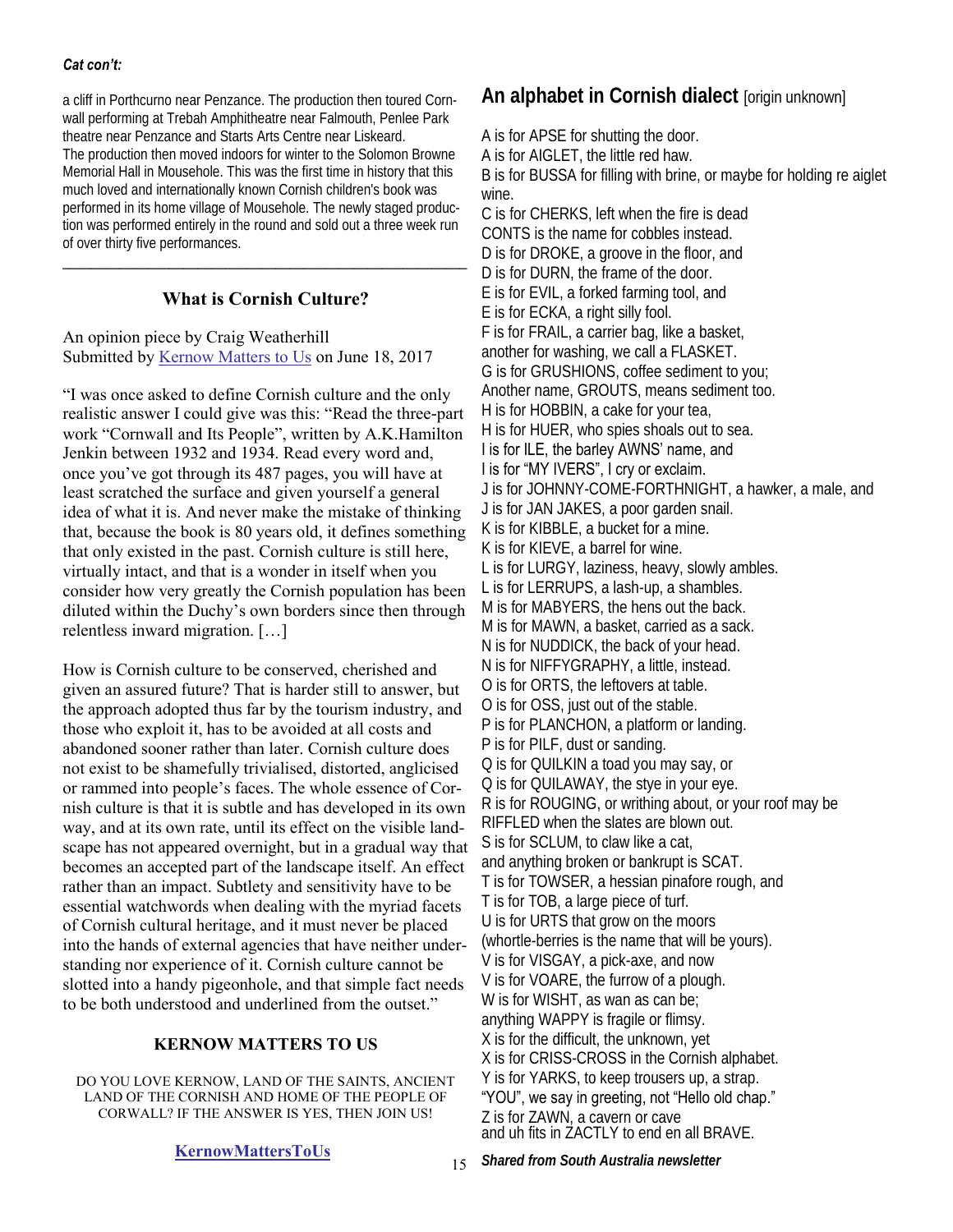#### **St Neot's Well (Poundstock)**

# **Paul Smales Fund**

This holy well of St. Neot, is situated down a small stream in a valley near Poundstock, on the right a couple of hundred yards down a small lane that starts in between "Cott" and "Carlyon House". The lane starts almost opposite the shop in the middle of the village.



As can be seen by the inscriptions the Well was restored in 1852 and 1996. It was almost derelict in 1852. It has always featured in village celebrations during the ages. Saint Neot was a monk who also gives his name to St Neots in Cambridgeshire, to where his alleged bones were taken in the early Middle Ages. The name means "pleasant (or beautiful) pasture (or habitation)" in Hebrew. There is also a St. Neot's well at St. Neot.

This fund, supported by contributions from our members, grants stipends to performers and speakers from Cornwall for appearances during the biennial "Gatherings of Cornish Cousins".

The Fund honors Paul Smales, who died in 1990 at the age of 44. A resident of Flushing, Cornwall, he was dedicated to Cornwall and the Cornish people around the world.

Paul founded the Cornish Music Guild, the Cornish Literary Guild and was a founder of the Conference on Cornwall and Cornish Worldwide. He was also chairman of the Cornish Barristers Association.

Paul was principal speaker at the CAHS 5<sup>th</sup> Gathering and enthusiastically encouraged the work of the Society in forging links between Cornish descendants in North America, and Cornwall.

As you renew your memberships to CAHS, there is an opportunity to also donate to this fund. \_\_\_\_\_\_\_\_\_\_\_\_\_\_\_\_\_\_\_\_\_\_\_\_\_\_\_\_\_\_\_\_\_\_\_\_\_\_\_\_\_\_\_\_\_\_\_\_\_\_\_\_\_\_\_\_\_

# **Cornish Heritage Certificate**

We offer a certificate to anyone whose ancestor(s) were born in Cornwall, and subsequently settled in North America. Information gathered will be shared with the Cornish Global Migration Program, set up in 1998 to look at Cornish Migration between 1815- 1930. It is building on the successful foundation laid by the Cornish American Connection—a database of emigrants to North America.

For more information: [http://cousinjack.us/wp-content/uploads/2017/12/](http://cousinjack.us/wp-content/uploads/2017/12/HeritageCertificateApplication.pdf) [HeritageCertificateApplication.pdf](http://cousinjack.us/wp-content/uploads/2017/12/HeritageCertificateApplication.pdf)

#### **Cornwall Heritage Trust**

~~~~~~~~~~~~~~~

#### **<http://www.cornwallheritagetrust.org>**

Cornwall Heritage Trust protects some of the most iconic sites in Cornwall, such as Treffry Viaduct, Castle an Dinas, & Sancreed Beacon. We regularly provide grants to other heritage organisations and our education programme helps to promote a greater appreciation of Cornwall's unique heritage.

Memberships are also now open, with reciprocal rights to National Trust properties in Cornwall.

#### *From Cornish Association of New South Wales newsletter*

**Attention If your membership has expired, please consider renewing it** *NOW* **so you will continue to get the CAHS newsletter in 2018-2019. Treasurer**

#### **Cornish Global Migration Project**

\_\_\_\_\_\_\_\_\_\_\_\_\_\_\_\_\_\_\_\_\_\_\_\_\_\_\_\_\_\_\_\_\_\_\_\_\_\_\_\_\_\_\_\_\_\_\_\_\_\_\_\_\_\_\_\_\_

The importance of the Cornish Global Migration Program (CGMP) continues to grow. The growing number of visitors to the Program, both personally and via the mails, encourages the volunteers working with the program. The success of the program depends on the having the names of all migrants from Cornwall, whether to Britain or overseas recorded in the CGMP database.

The mission of the CGMP is to build a database of all emigrants regardless of how little information is available. The main interest comes from the family historian but the data also enables anyone who has a particular interest to establish certain statistics. The CGMP is a non profit organization working for the benefit of Cornwall.

To provide a comprehensive database, the CGMP is dependent on families recording their personal emigration information with the program. The database has about 38.000 names recorded from around the world.

The CGMP database is comprised of information submitted and should you wish to participate in the worthwhile program please contact the CGMP at:

**CGMP Murdoch House Cross Street Redruth, Cornwall, TR15 2BU Or** 16 **Email: [cgmp@cornishmigration.org](mailto:cgmp@cornishmigration.org)**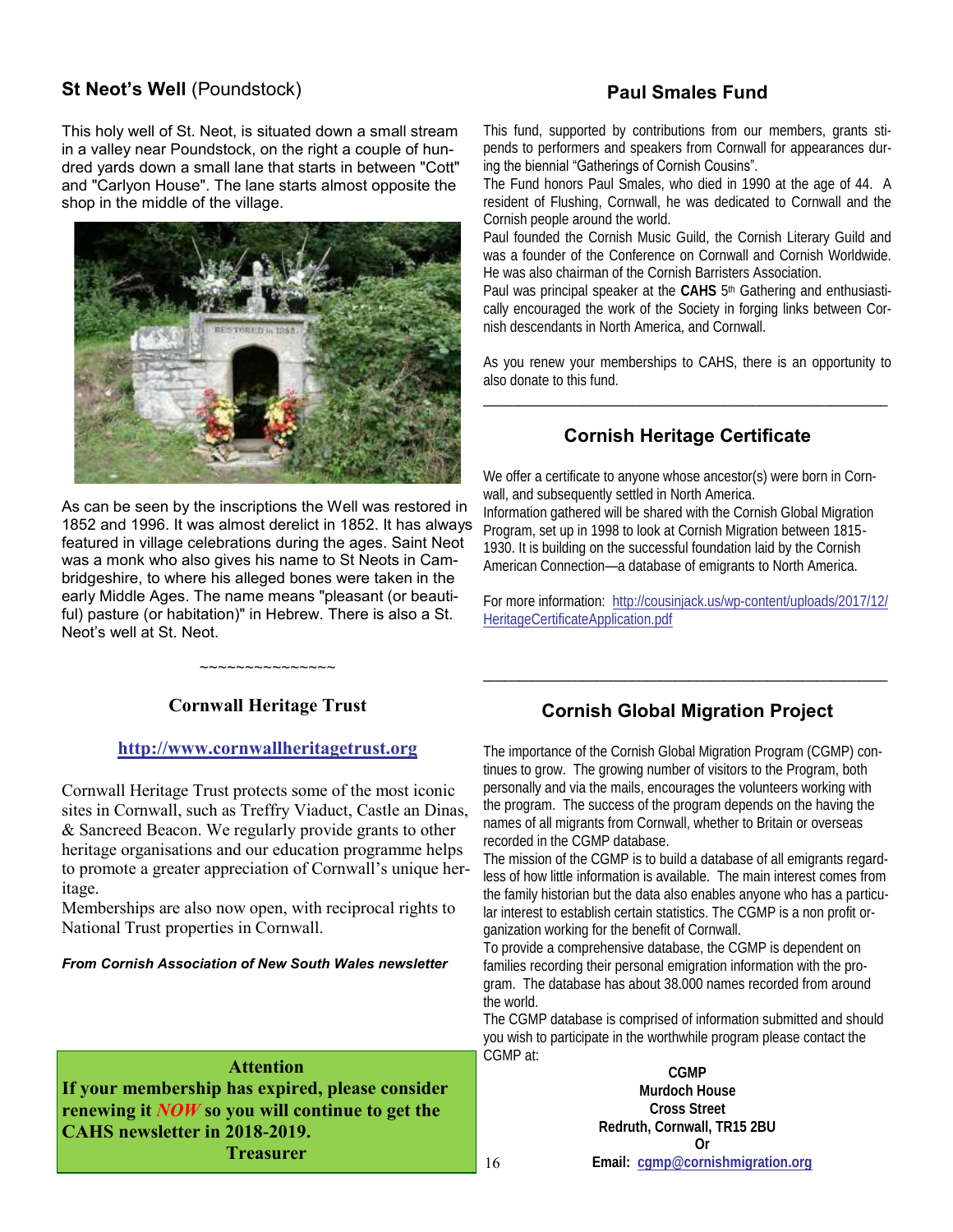#### **Officers of the Cornish American Heritage Society for the years 2018-2020**

 President—Carolyn Haines, 3835 Bush Gardens Lane, Holt, MI 48842— [hainesc@msu.edu](mailto:hainesc@msu.edu) Media Specialist—Christopher Haines, 391 Dover Road, Waterford, MI 48328-3573—[81chains@81chains.com](mailto:81chains@81chains.com) 2nd VP-Newsletter - Carolyn Haines, 3835 Bush Gardens Lane, Holt, MI 48842-[hainesc@msu.edu](mailto:hainesc@msu.edu) Treasurer/Membership Chair—Sarah Jackson, 376 Buck Cash Drive, Westminster, MD 21158-4289— [sarjacks@icloud.com](mailto:sarjacks@icloud.com) Historian—Thomas Rusch, 528 Autumn Crest Dr., Watertown, WI 53094— [ThomasDRusch@gmail.com](mailto:ThomasDRusch@gmail.com)

> Founding President - Paul Liddicoat, 1920-2001. Past President - Kathryn Herman *Tam Kernewek* is published four times a year. Send articles to Carolyn Haines, **EMAIL** address above. **DEADLINES FOR SUBMISSIONS ARE 15 FEBRUARY, 15 MAY, 15 AUGUST AND 15 NOVEMBER**

> > \*We are streamlining membership to individuals and lifetime only **\*\****Email newsletter membership* dues are \$13 per year\*\* Membership form at: [cousinjack.org](http://www.cousinjack.org/) *PayPal available*

| Canadian individual-\$22.00/year              | Dues are | USA individual-\$16.00/year                     |
|-----------------------------------------------|----------|-------------------------------------------------|
| life-time membership—\$255.00.                | payable  | life-time membership—\$220.00                   |
| Please send Canadian dues to Len Snell,       | to CAHS  | Please send USA dues to CAHS                    |
| 3 Orchard Drive, Waterdown, ON L8B 0G2 Canada |          | 376 Buck Cash Drive, Westminster, MD 21158-4289 |

**Overseas residents** dues are \$27.00/year for individuals, \$255 for lifetime membership

|                                                                                     |       | Cornish American Heritage Society Membership Application (SEE ABOVE)                                                                                                                                                                 |  |
|-------------------------------------------------------------------------------------|-------|--------------------------------------------------------------------------------------------------------------------------------------------------------------------------------------------------------------------------------------|--|
|                                                                                     |       |                                                                                                                                                                                                                                      |  |
|                                                                                     |       |                                                                                                                                                                                                                                      |  |
|                                                                                     |       |                                                                                                                                                                                                                                      |  |
|                                                                                     |       |                                                                                                                                                                                                                                      |  |
|                                                                                     |       | Email Fax <b>For the Contract of the Contract of the Contract of the Contract of the Contract of the Contract of the Contract of the Contract of the Contract of the Contract of the Contract of the Contract of the Contract of</b> |  |
| Surnames of Cornish Ancestors                                                       |       | Locations (parish, town, area) More? Please add new page                                                                                                                                                                             |  |
|                                                                                     |       | I also enclose \$<br><u> for Paul Smales Memorial Fund to bring presenters from Cornwall to the Gatherings.</u>                                                                                                                      |  |
| am Interested In (please check all that apply)                                      |       |                                                                                                                                                                                                                                      |  |
| Family Research                                                                     |       | Cooking or Crafts                                                                                                                                                                                                                    |  |
| Cornish Settlements in the Americas                                                 |       | Cornish Folklore                                                                                                                                                                                                                     |  |
| Cornish History                                                                     |       | Local Cornish                                                                                                                                                                                                                        |  |
| Cornish Language                                                                    | Other |                                                                                                                                                                                                                                      |  |
| You're invited to become actively involved in CAHS (please check items of interest) |       |                                                                                                                                                                                                                                      |  |
| Genealogy Committee                                                                 |       | Officer, Committee Chair, Committee Member                                                                                                                                                                                           |  |
| Public Communicatons, Website                                                       |       | Cornish Gatherings                                                                                                                                                                                                                   |  |
| Short Term Projects                                                                 |       | Local Gatherings                                                                                                                                                                                                                     |  |
| CAHS & Celtic Fairs & Booths                                                        |       | Other                                                                                                                                                                                                                                |  |
|                                                                                     |       |                                                                                                                                                                                                                                      |  |